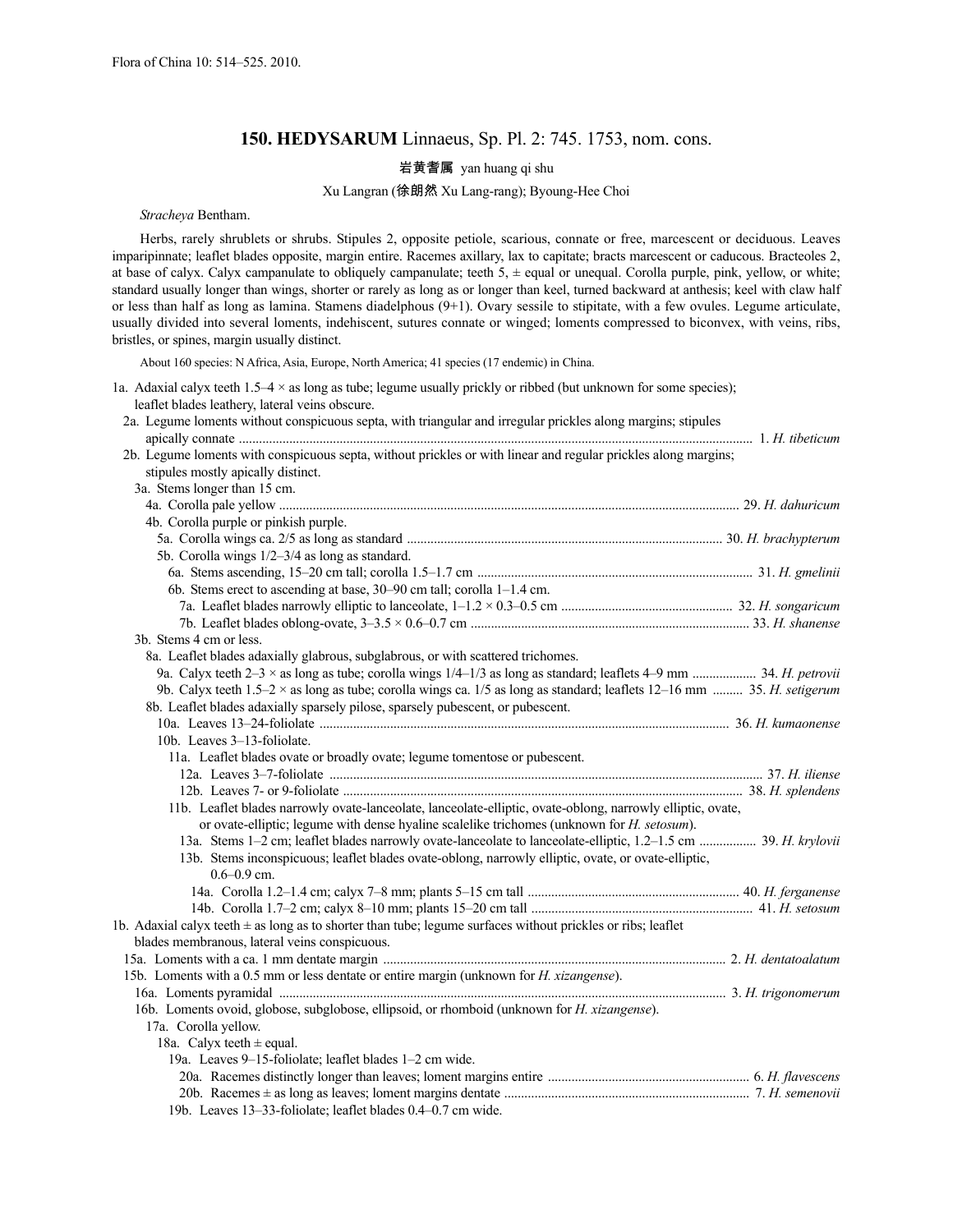| 21a. Leaves 13–27-foliolate; leaflet blades long ovate to ovate-lanceolate, abaxially dark brownish                     |  |
|-------------------------------------------------------------------------------------------------------------------------|--|
|                                                                                                                         |  |
| 21b. Leaves 27-33-foliolate; leaflet blades ovate-oblong, abaxially and adaxially greenish  5. H. thiochroum            |  |
| 18b. Most abaxial calyx tooth $2-3 \times$ as long as others.                                                           |  |
|                                                                                                                         |  |
| 22b. Bracts caducous, ca. 2/3 as long as to longer than pedicels.                                                       |  |
|                                                                                                                         |  |
| 23b. Loment wings conspicuous, dentate; calyx sparsely pubescent.                                                       |  |
| 24a. Adaxial most calyx tooth $0.7-1.5 \times$ as long as tube, others less than $1/2$ as long as tube;                 |  |
|                                                                                                                         |  |
| 24b. Adaxial most calyx tooth $1.5-2 \times$ as long as tube, others $1/2$ to as long as tube; pedicel                  |  |
|                                                                                                                         |  |
| 17b. Corolla pinkish purple to dark purple (red but apically dark purple in <i>H. kirghisorum</i> , unknown for         |  |
| H. longigynophorum).                                                                                                    |  |
| 25a. Auricle of corolla wing less than 1/2 as long of claw; calyx teeth subulate, apex long cuspidate  18. H. falconeri |  |
| 25b. Auricle of corolla wing as long as claw; calyx teeth triangular, triangular-subulate, or lanceolate,               |  |
| apex not long cuspidate.                                                                                                |  |
| 26a. Leaflet blades adaxially pubescent, sericeous, or tomentose.                                                       |  |
| 27a. Corolla wings equal to or longer than keel; calyx with adaxial 2 teeth connate  19. H. campylocarpon               |  |
| 27b. Corolla wings shorter than keel; calyx teeth not connate.                                                          |  |
| 28a. Leaflet blades narrowly ovate to ovate, $20-24 \times 7-9$ mm; bracteoles shorter, 0.4–0.7 mm;                     |  |
|                                                                                                                         |  |
| 28b. Leaflet blades broadly ovate to suborbicular, $6-10 \times 5-10$ mm; bracteoles longer,                            |  |
|                                                                                                                         |  |
|                                                                                                                         |  |
| 26b. Leaflet blades adaxially glabrous.                                                                                 |  |
| 29a. Corolla keel shorter than standard and wing, wings not curved upward at apex; legume                               |  |
|                                                                                                                         |  |
| 29b. Corolla keel longer than standard or wing, wings curved upward at apex; legume                                     |  |
| conspicuously constricted between loments.                                                                              |  |
| 30a. Bracts obovate to obtuse, apex usually dentate; rhizomes often with tubercle; leaflet blades                       |  |
|                                                                                                                         |  |
| 30b. Bracts ovate or obovate, apex acute or acuminate; rhizomes without tubercle; leaflet blades                        |  |
| ovate, elliptic, or oblong.                                                                                             |  |
|                                                                                                                         |  |
| 31b. Pedicel 0.2–0.6 cm.                                                                                                |  |
|                                                                                                                         |  |
| 32b. Loments (1 or)2–5, ovate, obovate, or elliptic.                                                                    |  |
| 33a. Adaxial calyx teeth 1/5-1/3 as long as tube.                                                                       |  |
|                                                                                                                         |  |
|                                                                                                                         |  |
| 33b. Adaxial calyx teeth ca. 1/2 as long as to equal to tube.                                                           |  |
| 35a. Loments acute at apex; stem and leaves sericeous.                                                                  |  |
| 36a. Corolla wings longer than standard; leaflet blades 2-4 cm; legume pubescent  26. H. fistulosum                     |  |
| 36b. Corolla wings shorter than standard; leaflet blades 1-1.5 cm; legume glabrous  15. H. nagarzense                   |  |
| 35b. Loments obtuse at apex; stem and leaves tomentose.                                                                 |  |
|                                                                                                                         |  |
| 37b. Corolla 1.2-2 cm.                                                                                                  |  |
| 38a. Leaflet blades $1.9-3 \times 0.6-1.4$ cm.                                                                          |  |
| 39a. Corolla red, with dark purple at apex; bracts slightly longer than pedicel;                                        |  |
|                                                                                                                         |  |
| 39b. Corolla purple, not dark purple at apex; bracts ca. $2 \times$ as long as pedicel,                                 |  |
|                                                                                                                         |  |
| 38b. Leaflet blades $1-1.6 \times 0.5-0.9$ cm.                                                                          |  |
| 40a. Racemes dense; pedicel 2-3 mm; calyx teeth narrowly lanceolate; corolla                                            |  |
| standard long obovate, 1.2-1.4 cm, keel 1-2 mm longer than standard  23. H. sikkimense                                  |  |
| 40b. Racemes lax; pedicel 3-4 mm; calyx teeth triangular-lanceolate; corolla                                            |  |
|                                                                                                                         |  |
|                                                                                                                         |  |
| 藏豆 zang dou<br>1. Hedysarum tibeticum (Bentham) B. H. Choi & H. Ohashi,                                                 |  |

Taxon 52: 574. 2003.

*Stracheya tibetica* Bentham, Hooker's J. Bot. Kew Gard.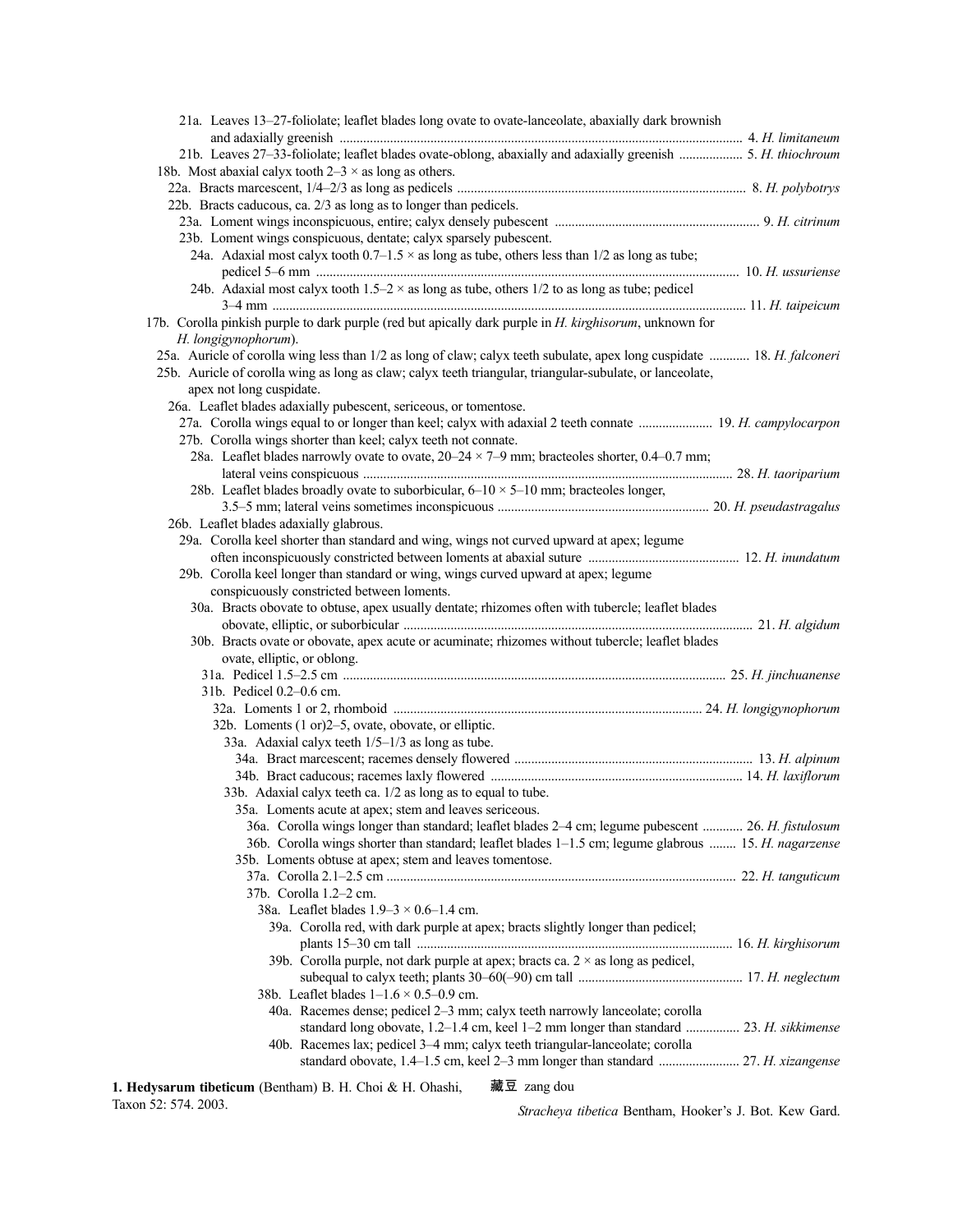Misc. 5: 307. 1853; *Astragalus toktjenensis* Ulbrich.

Herbs, perennial, 4–5 cm tall. Stems abbreviated, inconspicuous. Stipules brown, ovate, 7–10 mm, membranous, apically connate. Leaves 4–7 cm, 11–15-foliolate; leaflet blades long ovate to elliptic,  $8-10 \times 3-5$  mm, abaxially appressed pubescent, adaxially glabrous. Racemes corymbose, with 3–6 flowers; bracts ovate, ca.  $2 \times$  as long as pedicel; peduncle as long as to shorter than leaves. Pedicel 1–2 mm; bracteoles 2, small. Calyx obliquely campanulate, 7–8 mm, pilose; teeth lanceolate, as long as to slightly longer than tube. Corolla reddish; standard obovate, 1.5–1.8 cm; wings slightly shorter than standard; keel  $\pm$  as long as standard. Ovary glabrous, sessile; ovules 2–5. Legume long obovoid, inconspicuously septate into 2–5 segments, 1.5–2.5 cm, slightly inflated, banded, pubescent, with 1–1.5 mm prickles along margin and lateral midline. Fl. Jul– Aug, fr. Aug–Sep.

Alpine meadows; 4000–4600 m. SW Qinghai, Xizang [India (Sikkim), Kashmir, Nepal, N Pakistan].

**2. Hedysarum dentatoalatum** K. T. Fu, Fl. Tsinling. 1(3): 448. 1981.

### 齿翅岩黄耆 chi chi yan huang qi

Herbs, perennial, 60–80 cm tall. Stems caespitose, erect. Stipules triangular-lanceolate, 5–6 mm, basally connate. Leaves 12–20 cm, 11–21-foliolate; leaflet blades oblong-ovate to ovatelanceolate,  $2-2.5(-5) \times 1-1.7$  cm, abaxially sparsely pubescent, adaxially glabrous. Racemes lax, with many flowers; bracts  $\pm$ as long as pedicel; peduncle longer than to  $\pm$  as long as leaves. Pedicel 3–4 mm. Calyx campanulate, 5–6(–11) mm; teeth linear-lanceolate,  $1.5-2 \times$  as long as tube. Corolla unknown. Legume divided into 2 or 3(or 4) loments; loments subglobose to ellipsoid,  $8-12 \times 7-10(-12)$  mm, compressed, pilose, margin 1(–3) mm and deeply dentate. Fr. Jun.

● Shrublands; ca. 1200 m. Shaanxi (E Qin Ling).

This species is a good fodder plant.

One of us (Choi) has seen no specimens of this species.

**3. Hedysarum trigonomerum** Handel-Mazzetti, Symb. Sin. 7: 562. 1933.

### 三角荚岩黄耆 san jiao jia yan huang qi

Herbs, perennial, 50–70 cm tall. Stems erect. Stipules small. Leaves 8–13 cm, 7–13-foliolate; leaflet blades elliptic to ovate-oblong,  $1.2-2.5 \times 0.4-0.8$  cm. Racemes lax, with many flowers; peduncle  $\pm$  as long as leaves. Pedicel 5–8 mm. Calyx obliquely campanulate; teeth unequal, most abaxial tooth linear and ca.  $2 \times$  as long as others, other 4 teeth triangular. Legume divided into 4 loments; loments pyramidal, ca.  $7 \times 5-6$  mm.

● Meadows, shrublands. S Gansu (Zhugqu).

No specimens of this species have been seen by the authors.

**4. Hedysarum limitaneum** Handel-Mazzetti, Symb. Sin. 7: 564. 1933.

## 滇岩黄耆 dian yan huang qi

Herbs, perennial, 20–40 cm tall. Stems caespitose, erect. Stipules broadly lanceolate, 1.5–2 cm, connate farther than middle. Leaves 8–14 cm, 13–27-foliolate; leaflet blades long ovate to ovate-lanceolate,  $1.5-2 \times 0.5-0.7$  cm, abaxially dark brownish and pilose along veins, adaxially glabrous. Racemes lax, with many flowers; bracts subulate-lanceolate, slightly longer than pedicel; peduncle longer than leaves. Pedicel 2–3 mm. Calyx campanulate, 8–10 mm, pubescent; teeth lanceolatetriangular,  $\pm$  as long as tube, most abaxial tooth slightly longer than others. Corolla yellow; standard long obovate, 1.4–1.6 cm; wings  $\pm$  as long as standard; keel 1–2 mm longer than standard. Ovary pubescent. Legume divided into 2 or 3 loments; loments ellipsoid to long ovoid,  $5-6 \times 3-4$  mm, compressed, pubescent, margin narrow and dentate. Fl. Jun–Aug, fr. Aug–Sep.

● Forests, meadows; 3200–4000 m. Qinghai, SW Sichuan, E Xizang, NW Yunnan.

**5. Hedysarum thiochroum** Handel-Mazzetti, Symb. Sin. 7: 563. 1933.

### 中甸岩黄耆 zhong dian yan huang qi

Herbs, perennial, ca. 75 cm tall. Stems caespitose, erect. Stipules triangular-lanceolate, 1–1.5 cm, connate farther than middle. Leaves 8–12 cm, 27–33-foliolate; leaflet blades ovateoblong,  $1.4-1.7 \times 0.4-0.5$  cm, abaxially usually pubescent along veins, adaxially glabrous. Racemes lax, with many flowers; bracts subulate-lanceolate, ca.  $1.5 \times$  as long as pedicel; peduncle longer than leaves. Pedicel 2–3 mm. Calyx campanulate, 5– 6 mm, pubescent; teeth lanceolate-triangular, ca. 1/2 as long as tube, most abaxial tooth slightly longer than others. Corolla yellow; standard long obovate, ca. 1.2 cm; wings slightly longer than standard; keel 2–3 mm longer than standard. Ovary pubescent. Legume divided into 2 or 3 loments; loments subglobose, 3–4 mm in diam., compressed, pubescent, margin narrow and entire. Fl. Jul–Aug, fr. Aug–Sep.

● Forests; ca. 3200 m. SW Sichuan, NW Yunnan.

**6. Hedysarum flavescens** Regel & Schmalhausen, Izv. Imp. Obsc. Ljubit. Estestv. Moskovsk. Univ. 34(2): 21. 1882.

### 乌恰岩黄耆 wu qia yan huang qi

Herbs, perennial, 30–40[–150] cm tall. Stems erect. Stipules lanceolate, 1–1.2 cm, basally connate. Leaves 10–15 cm, 9–13-foliolate; leaflet blades ovate-elliptic to ovate-orbicular,  $1.2-1.5[-3.5] \times 1-1.3[-2]$  cm, abaxially with appressed trichomes, adaxially glabrous. Racemes lax, with many flowers, distinctly longer than leaves; bracts lanceolate, slightly shorter than pedicel; peduncle longer than leaves. Pedicel 3–4 mm. Calyx shortly campanulate, 4–5 mm, pubescent; teeth subulate to triangular at base, slightly shorter than tube. Corolla yellow; standard long elliptic, 1.4–1.5 cm; wings  $\pm$  as long as standard; keel ca. 2 mm longer than standard. Ovary pubescent. Legume divided into 2 or 3(or 4) loments; loments globose-ellipsoid, 5– 6 mm in diam., compressed, pubescent, margin narrow and entire. Fl. Jul–Aug, fr. Aug–Sep.

Gravelly areas along rivers; 2900–3100 m. SW Xinjiang [Kazakhstan, Kyrgyzstan, Tajikistan, Uzbekistan].

B. Fedtschenko (in Komarov, Fl. URSS 13: 278. 1948) reported this species to be 1.5 m tall, with leaflet blades  $2-3.5 \times 1.7-2$  cm and the most abaxial calyx tooth longer than the calyx tube.

This species is a good fodder plant.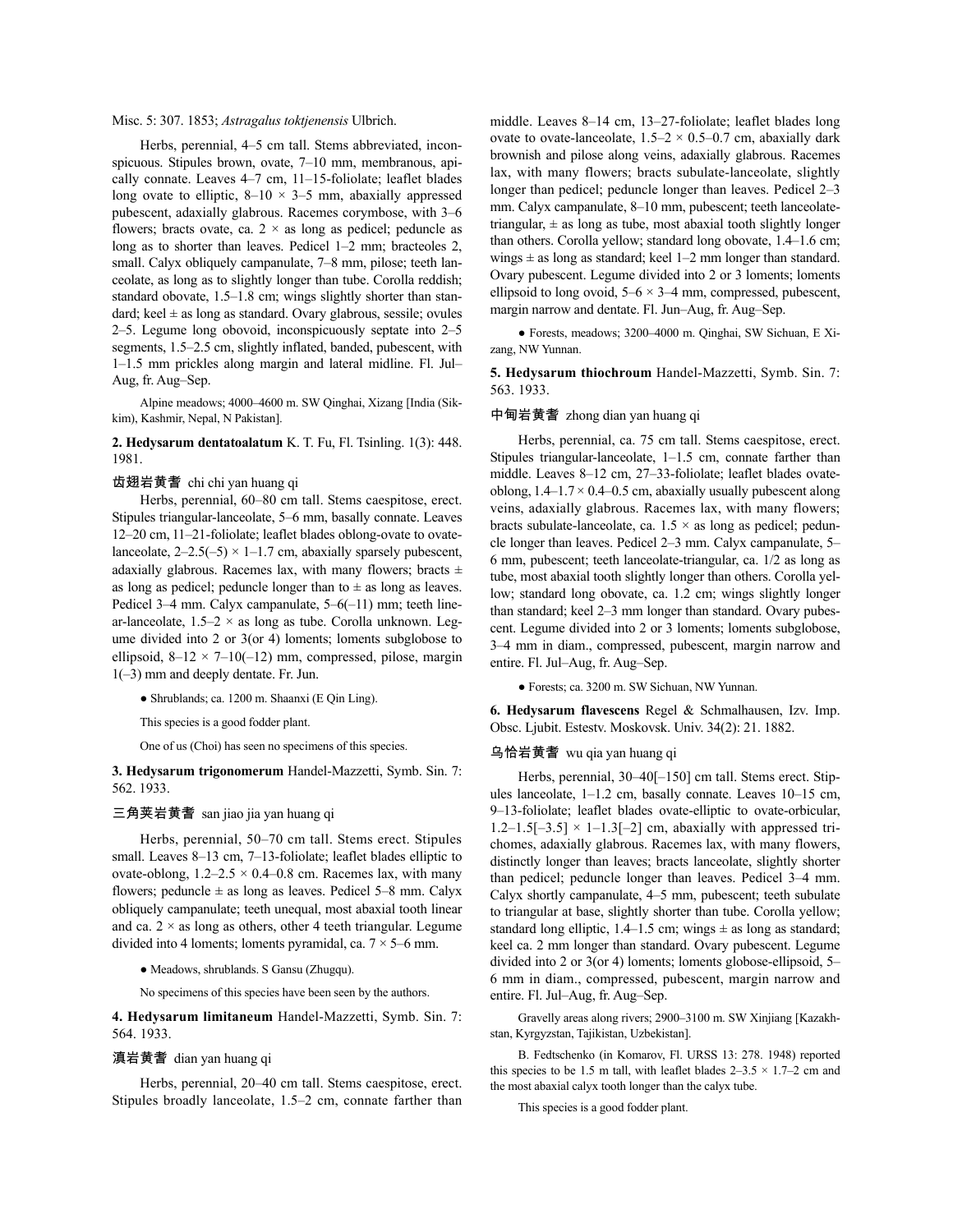**7. Hedysarum semenovii** Regel & Herder, Bull. Soc. Imp. Naturalistes Moscou 39(2): 39. 1866.

### 天山岩黄耆 tian shan yan huang qi

#### *Hedysarum junatovii* Yakovlev.

Herbs, perennial, 40–60[-120] cm tall. Stems caespitose, erect. Stipules lanceolate, 1–1.5 cm, connate less than to middle. Leaves 10–15 cm, 9–15-foliolate; leaflet blades ovate to elliptic,  $2.5-3.5 \times 1.5-2.2$  cm, abaxially with appressed trichomes, adaxially glabrous. Racemes  $\pm$  dense,  $\pm$  as long as leaves, with many flowers; bracts narrowly lanceolate, slightly shorter than leaves; peduncle  $\pm$  as long as leaves. Pedicel 4–5 mm. Calyx campanulate, ca. 5 mm, glabrous or pubescent at base; teeth subulate,  $\pm$  equal, pubescent. Corolla yellow; standard long obovate, 1.2–1.4 cm; wings  $\pm$  as long as standard; keel ca. 2 mm longer than standard. Ovary appressed pubescent. Legume divided into 3 or 4 loments; loments globose, ellipsoid, or obovoid, 6–7 mm in diam., compressed, pubescent to subglabrous, margin irregularly dentate. Fl. Jul–Aug, fr. Aug–Sep.

Gravelly or stony slopes; 1400–1900 m. Xinjiang (Tian Shan) [Kazakhstan, Kyrgyzstan].

B. Fedtschenko (in Komarov, Fl. URSS 13: 278. 1948) reported this species to be 50–120 cm tall and (in fig. 47-9) the most abaxial calyx tooth to be only slightly longer than the calyx tube.

### **8. Hedysarum polybotrys** Handel-Mazzetti, Symb. Sin. 7: 563. 1933.

### 多序岩黄耆 duo xu yan huang qi

Herbs, perennial, 7–12 cm tall. Stems caespitose, erect. Stipules lanceolate, 5–7 mm, connate less than to middle. Leaves 5–9 cm, 11–19-foliolate; leaflet blades ovate, ovate-lanceolate, or ovate-oblong,  $1.5-3 \times 0.4-1.5$  cm, abaxially with appressed trichomes, adaxially glabrous. Racemes dense, with many flowers; bracts subulate-lanceolate, marcescent, 1/4–2/3 as long as pedicels; peduncle  $\pm$  as long as to longer than leaves. Pedicel 3–4 mm. Calyx obliquely campanulate, 4–5 mm, pubescent; teeth triangular-subulate, unequal, most abaxial tooth ca. 2 mm and ca.  $2 \times$  as long as others. Corolla yellow; standard long obovate, 1.1–1.2 cm; wings as long as to slightly longer than standard; keel 2–3 mm longer than standard. Ovary pubescent. Legume divided into 2–4 loments; loments subglobose to broadly ovoid, (3–)4–5(–6) mm in diam., compressed, pubescent, margin narrow and entire. Fl. Jul–Aug, fr. Aug–Sep.

● Gravelly and stony slopes, forest margins; 1200–3200 m. E and S Gansu, W Hebei, S Nei Mongol, Ningxia, N Shanxi, NW Sichuan.

The roots are used medicinally.

1a. Leaflet blades ovate-lanceolate to

- ovate-oblong, 1.5–2.4 × 0.4–0.6 cm ..... 8a. var. *polybotrys* 1b. Leaflet blades ovate,
	- 1.5–3 × 0.6–1.5 cm .......................... 8b. var. *alaschanicum*

#### **8a. Hedysarum polybotrys** var. **polybotrys**

#### 多序岩黄耆(原变种) duo xu yan huang qi (yuan bian zhong)

Leaflet blades ovate-lanceolate to ovate-oblong, 1.5–2.4 × 0.4–0.6 cm. Peduncle  $\pm$  as long as leaves. Legume divided into 2–4 loments; loments 3–4 mm in diam., sparsely pubescent.

● Gravelly and stony slopes. E and S Gansu, NW Sichuan.

**8b. Hedysarum polybotrys** var. **alaschanicum** (B. Fedtschenko) H. C. Fu & Z. Y. Chu, Fl. Intramongol., ed. 2, 3: 341. 1989.

### 宽叶岩黄耆 kuan ye yan huang qi

*Hedysarum semenovii* Regel & Herder var. *alaschanicum* B. Fedtschenko, Trudy Imp. S.-Peterburgsk. Bot. Sada 19: 250. 1902; *H. polybotrys* var. *latifolium* L. Z. Shue; *H. przewalskii* Yakovlev; *H. vicioides* Turczaninow var. *alaschanicum* (B. Fedtschenko) Y. Z. Zhao, R. Sha & R. Cao.

Branchlets pubescent. Leaflet blades ovate,  $1.5-3 \times 0.6-$ 1.5 cm.

● Forest margins, stony slopes. S Gansu, W Hebei, S Nei Mongol, Ningxia, N Shanxi.

One of us (Choi) has seen no specimens of this variety.

**9. Hedysarum citrinum** E. G. Baker, J. Bot. 73: 296. 1935.

### 黄花岩黄耆 huang hua yan huang qi

Herbs, perennial, 30–80 cm tall. Stems caespitose, erect. Stipules narrowly lanceolate, 1–1.3 cm, connate farther than middle. Leaves 8–16 cm, 15–19-foliolate; leaflet blades long ovate to ovate-oblong,  $1.5-3 \times 0.5-1$  cm, abaxially sparsely pubescent, adaxially glabrous. Racemes lax, with many flowers; bracts lanceolate, 3–5 mm; peduncle as long as to longer than leaves. Pedicel 5–6 mm. Calyx obliquely campanulate, 5–6 mm, densely pubescent; teeth unequal, most abaxial tooth subulate-lanceolate and  $\pm$  as long as tube, other 4 teeth lanceolate and ca. 1/2 as long as tube. Corolla yellow; standard long obovate,  $1-1.2$  cm; wings  $\pm$  as long as standard; keel ca. 2 mm longer than standard. Ovary glabrous or pubescent. Legume divided into 2–4 loments; loments ellipsoid-obovoid, subglobose, or rhomboid, ca.  $2 \times 1.5$  mm, compressed, glabrous, margin entire or inconspicuous. Fl. Jul–Aug, fr. Aug–Sep. 2*n* = 14\*.

● Forests, scrub, stony slopes; 3200–4200 m. W Sichuan, E Xizang.

This is one of the most variable species, particularly in size and shape of parts, which differ between habitats or localities. Even in an individual plant, the loments are usually variable. In the original description, the corolla standard was reported as 1.4–1.5 cm and the loments ca.  $6 \times 5$  mm.

10. Hedysarum ussuriense Schischkin & Komarov, Bot. Mater. Gerb. Glavn. Bot. Sada S.S.S.R. 6: 11. 1926.

#### 拟蚕豆岩黄耆 ni can dou yan huang qi

Herbs, perennial, 30–50 cm tall. Stems caespitose, erect. Stipules broadly lanceolate, 1–1.2 cm, connate farther than middle. Leaves 7–15 cm, 11–19-foliolate; leaflet blades long ovate,  $1-2.3 \times 0.6-1.1$  cm, abaxially pubescent along veins, adaxially glabrous. Racemes dense, with many flowers; bracts lanceolate, slightly shorter than pedicel, caducous; peduncle slightly longer than leaves. Pedicel 5–6 mm. Calyx obliquely campanulate, 5– 6 mm, sparsely pubescent; teeth unequal, most abaxial tooth  $0.7-1.5 \times$  as long as tube, other 4 teeth triangular and  $1/4-1/3$  as long as tube. Corolla yellow; standard long obovate, 1.4–1.6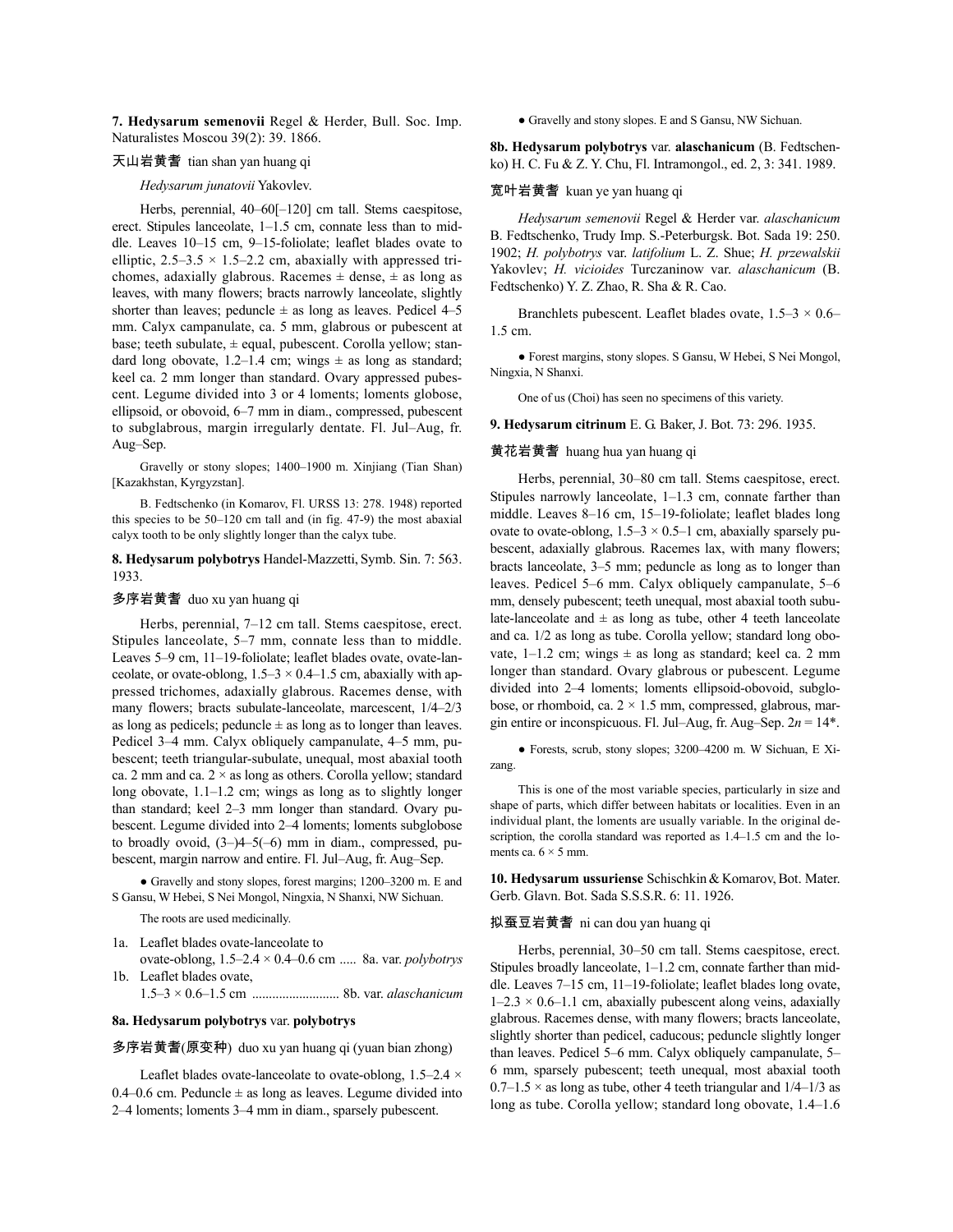cm; wings  $\pm$  as long as standard; keel ca. 2 mm longer than standard. Ovary glabrous or pubescent. Legume divided into 2 or 4 loments; loments subglobose to ovoid,  $6-7 \times 4-5$  mm, compressed, glabrous or pubescent, margin narrow and irregularly dentate. Fl. Jul–Aug, fr. Aug–Sep.

Forests, subalpine meadows; 2500–3200 m. Hebei, E Jilin, NE Liaoning, Sichuan [N Korea, Russia (Far East)].

Plants treated as *Hedysarum vicioides* Turczaninow in FRPS (42(2): 190. 1998) belong here.

**11. Hedysarum taipeicum** (Handel-Mazzetti) K. T. Fu, Fl. Tsinling. 1(3): 72. 1981.

## 太白岩黄耆 tai bai yan huang qi

*Hedysarum esculentum* Ledebour var. *taipeicum* Handel-Mazzetti, Symb. Sin. 7: 562. 1933; *H. vicioides* Turczaninow var. *taipeicum* (Handel-Mazzetti) Liu ex B. H. Choi & H. Ohashi.

Herbs, perennial, 30–40 cm tall. Stems caespitose, erect. Stipules lanceolate, 1–1.2 cm, connate farther than middle. Leaves 10–13 cm, 15–27-foliolate; leaflet blades long ovate, oblong, or elliptic,  $1.2-2 \times 0.6-0.9$  cm, abaxially pubescent, adaxially glabrous. Racemes dense, with many flowers; bracts narrowly lanceolate,  $\pm$  as long as pedicel, caducous; peduncle as long as to longer than leaves. Pedicel 3–4 mm. Calyx campanulate, 6–8 mm, candescent; teeth lanceolate, unequal, most abaxial tooth 1.5–2  $\times$  as long as tube, lateral 2 teeth  $\pm$  as long as tube, adaxial 2 teeth ca. 1/2 as long as tube. Corolla yellow; standard long obovate, 1.2–1.4 cm; wings as long as to slightly longer than standard; keel ca. 2 mm longer than standard. Ovary glabrous. Legume divided into 2–5 loments; loments obovoid to globose,  $4-5 \times 3-4$  mm, compressed, glabrous, margin narrow and irregularly dentate. Fl. Jul–Aug, fr. Aug–Sep.

● Stony slopes, meadows; 1500–3300 m. NW Hubei, Shaanxi (Qin Ling).

**12. Hedysarum inundatum** Turczaninow, Bull. Soc. Imp. Naturalistes Moscou 11: 366. 1838.

#### 湿地岩黄耆 shi di yan huang qi

*Hedysarum connatum* (B. Fedtschenko) B. Fedtschenko; *H. obscurum* Linnaeus var. *connatum* B. Fedtschenko; *H. obscurum* var. *inundatum* (Turczaninow) B. Fedtschenko.

Herbs, perennial, 10–15[–40] cm tall. Stems ascending to erect. Stipules lanceolate, 1–1.5 cm, connate farther than middle. Leaves 7–12 cm, 11–17-foliolate; leaflet blades ovate to oblong,  $1.2-1.7 \times 0.6-0.9$  cm, abaxially sparsely pubescent, adaxially glabrous. Racemes dense, with many flowers; bracts lanceolate, slightly longer than pedicel; peduncle slightly longer than leaves. Pedicel 2–3 mm. Calyx campanulate, 4–5 mm, pubescent; teeth triangular,  $\pm$  equal, ca. 1/2 as long as tube. Corolla purple; standard long obovate, 1.4–1.6(–1.8) cm; wings slightly shorter than standard, straight or slightly curved downward at apex; keel shorter than standard and wings. Ovary glabrous. Legume divided into 3 or 4 loments, inconspicuously constricted between loments at abaxial suture; loments ellipsoid,  $5-6 \times 4-5$  mm, compressed, glabrous, margin entire. Fl. Jun–Jul, fr. Jul–Aug. 2*n* = 8.

Subalpine meadows; 2500–3000 m. Hebei (Xiaowutai Shan), N Shanxi [Russia (E Siberia)].

B. Fedtschenko (in Komarov, Fl. URSS 13: 270. 1948) reported this species to be 20–40 cm tall.

### **13. Hedysarum alpinum** Linnaeus, Sp. Pl. 2: 750. 1753.

### 山岩黄耆 shan yan huang qi

*Hedysarum alpinum* var. *chinense* B. Fedtschenko; *H. chinense* (B. Fedtschenko) Handel-Mazzetti; *H. polybotrys* Handel-Mazzetti var. *robustum* K. T. Fu; *H. smithianum* Handel-Mazzetti.

Herbs, perennial, 50–100 cm tall. Stems numerous, erect. Stipules triangular-lanceolate, 0.8–1.4 cm, connate farther than middle. Leaves 8–12 cm, 9–21-foliolate; leaflet blades ovateoblong, narrowly elliptic, or oblong-lanceolate,  $1.5-3 \times 0.5-0.7$ cm, abaxially appressed sparsely pilose to pubescent, adaxially glabrous. Racemes dense, with many flowers; bracts subulatelanceolate,  $\pm$  as long as pedicel; peduncle as long as to longer than leaves. Pedicel 2–4 mm. Calyx campanulate, 3–5 mm, pubescent to pilose; teeth triangular-lanceolate, unequal, most abaxial tooth ca. 2/3 as long as tube, adaxial 2 teeth ca. 1/2 as long as most abaxial one. Corolla purple; standard long obovate, 0.9–1.2 cm; wings as long as to slightly longer than standard; keel 2–3 mm longer than standard. Ovary glabrous or appressed pubescent. Legume divided into 2 or 3(–5) loments; loments ellipsoid to obovoid,  $4-8 \times 3-5$  mm, compressed, glabrous, margin inconspicuous. Fl. Jun–Aug, fr. Jul–Sep. 2*n* = 14.

Swampy meadows, taiga forests, stony slopes, scrub. S Gansu, Hebei, Heilongjiang, S Henan, Jilin, NE Nei Mongol, S Shaanxi, Shanxi, Sichuan [Kashmir, N Korea, N Mongolia, Pakistan, Russia; E and N Europe, North America].

**14. Hedysarum laxiflorum** Bentham ex Baker in J. D. Hooker, Fl. Brit. India 2: 146. 1876.

#### 疏花岩黄耆 shu hua yan huang qi

*Hedysarum alpinum* Linnaeus subsp. *laxiflorum* (Bentham ex Baker) H. Ohashi & Tateishi.

Herbs, perennial, 30–120 cm tall. Stems numerous, erect. Stipules lanceolate, ca. 7 mm, connate. Leaves 10–15 cm, 17– 33-foliolate; leaflet blades elliptic to oblong-elliptic,  $1.5-2.5 \times$ 0.6–1 cm, abaxially pubescent along veins, adaxially glabrous. Racemes lax, with many flowers; bracts ovate, ca. 1/2 as long as pedicel, caducous; peduncle longer than leaves. Pedicel 4– 6 mm. Calyx campanulate, 4–6 mm, glabrous or calyx teeth pubescent; teeth lanceolate, unequal, most abaxial tooth longer than others, adaxial and lateral teeth ca. 1/5 as long as tube. Corolla purple; standard obovate, 1.4–1.5 cm; wings as long as to slightly longer than standard; keel 2–3 mm longer than standard. Ovary glabrous. Legume divided into 3 or 4 loments; loments broadly ellipsoid,  $5-6 \times 4-5$  mm, compressed, glabrous. Fl. Jul–Aug, fr. Aug–Sep.

W Xizang? [Kashmir, NW Pakistan].

No specimens of this species from China have been seen by the authors. It is likely that the lectotype of *Hedysarum laxiflorum* (*Fal-*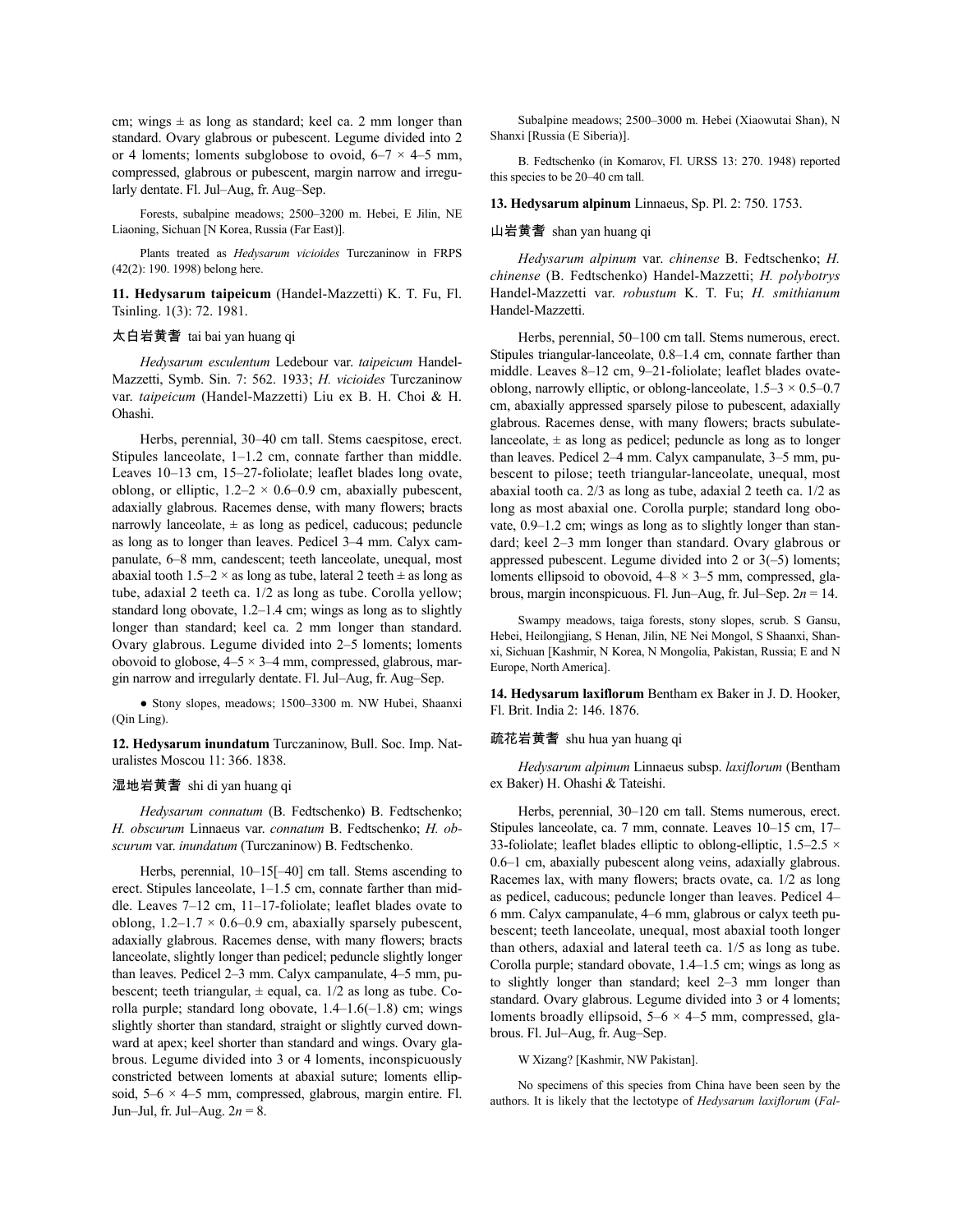*coner 440*), cited as being from near "West Tibet" by Baker (Fl. Brit. India 2: 146. 1846) and by H. Ohashi and Tateishi (Fl. E. Himalaya, 3rd. Rep. 368. 1975), was actually from the Karakoram mountains in NW Pakistan.

**15. Hedysarum nagarzense** C. C. Ni, Acta Phytotax. Sin. 18: 372. 1980.

## 浪卡子岩黄耆 lang ka zi yan huang qi

Herbs, perennial, 30–45 cm tall. Stems numerous, erect. Stipules lanceolate, 5–7 mm, connate. Leaves 8–11 cm, 17–23 foliolate; leaflet blades oblong to ovate-elliptic,  $10-15 \times 6-8$ mm, abaxially pubescent along veins, adaxially glabrous. Racemes somewhat dense, with many flowers; bracts ca. 4 mm; peduncle longer than leaves. Pedicel 5–6 mm. Calyx campanulate, 7–9 mm, pilose; teeth lanceolate, unequal, most abaxial tooth ca. 5 mm and  $\pm$  as long as tube, adaxial 2 teeth ca. 4 mm. Corolla purple; standard obovate, 1.6–1.8 cm; wings shorter than standard; keel  $\pm$  as long as standard. Ovary glabrous. Legume with 1 or 2 loments; loments obliquely obovoid,  $1.5-2 \times$ 0.8–1 cm, compressed, glabrous, margin entire, apex acute. Fl. Jul–Aug, fr. Aug–Sep.

● Gravelly alpine areas; ca. 4500 m. Xizang (Nagarzê).

**16. Hedysarum kirghisorum** B. Fedtschenko, Bot. Mater. Gerb. Bot. Inst. Komarova Akad. Nauk S.S.S.R. 11: 114. 1949.

### 吉尔吉斯岩黄耆 ji er ji si yan huang qi

Herbs, perennial, 15–30 cm tall. Stems numerous to caespitose, erect. Stipules ovate-lanceolate, 0.8–1.2 cm, connate farther than middle. Leaves 8–12 cm, 9–15-foliolate; leaflet blades broadly lanceolate to oblong-lanceolate, 1.9–2.5  $\times$ 0.6–0.8 cm, abaxially pubescent, adaxially glabrous. Racemes dense, with many flowers; bracts lanceolate, slightly longer than pedicel; peduncle longer than leaves. Pedicel 2–3 mm. Calyx campanulate, 6–8 mm, pubescent; teeth narrowly lanceolate, slightly longer to  $1.5[-2.5] \times$  as long as tube, most abaxial tooth slightly longer than others. Corolla pale red but dark purple at apex; standard obovate, 1.4–1.5 cm; wings  $\pm$  as long as to slightly longer than standard; keel ca. 2 mm longer than standard. Ovary pubescent. Legume divided into 2–4 loments; loments globose, compressed, appressed pubescent, margin narrow and dentate. Fl. Jun–Jul, fr. Jul–Aug.

Gravelly areas, meadows, glacial till in alpine areas; 2500–3300 m. Xinjiang (Tian Shan) [Kazakhstan, Kyrgyzstan].

B. Fedtschenko (in Komarov, Fl. URSS 13: 274. 1948) reported the calyx teeth to be  $2-2.5 \times$  as long as the calyx tube.

This species is a good fodder plant.

#### **17. Hedysarum neglectum** Ledebour, Fl. Altaic. 3: 341. 1831.

#### 疏忽岩黄耆 shu hu yan huang qi

*Hedysarum obscurum* Linnaeus var. *lasiocarpum* B. Fedtschenko; *H. obscurum* var. *neglectum* (Ledebour) Krylov.

Herbs, perennial, 30–60(–90) cm tall. Stems several, erect. Stipules lanceolate, 1.5–9 mm, connate farther than middle. Leaves 8–12 cm, 11–15-foliolate; leaflet blades long ovate to ovate-oblong,  $2-3 \times 0.8-1.4$  cm, abaxially sparsely pubescent, adaxially glabrous. Racemes dense, with many flowers; bracts ca.  $2 \times$  as long as pedicel, subequal to calyx teeth; peduncle longer than leaves. Pedicel ca. 2 mm. Calyx campanulate, 5–6 mm, pubescent; teeth triangular-lanceolate,  $\pm$  as long as tube. Corolla purple; standard obovate,  $1.3-1.4 \times 0.6-0.8$  cm; wings as long as to slightly shorter than standard; keel ca. 2 mm longer than standard. Ovary pubescent. Legume divided into 3 or 4 loments; loments globose to ovoid,  $5-6 \times 4-5$  mm, compressed, appressed pubescent, margin ca. 1 mm and entire. Fl. Jul–Aug, fr. Aug–Sep.

Alpine meadows, scrub, forests; 1200–2600 m. Xinjiang (Altay Shan, W Tian Shan) [Kazakhstan, W Mongolia, E Russia].

**18. Hedysarum falconeri** Baker in J. D. Hooker, Fl. Brit. India 2: 146. 1876.

#### 藏西岩黄耆 zang xi yan huang qi

Herbs, perennial, 45–60 cm tall. Stems erect, solid. Stipules connate.Leaves 15–20 cm, (11–)15–21(–27)-foliolate; leaflet blades elliptic, ovate, or oblong-elliptic, 1.5–3 × 0.6–1.5 cm, abaxially pubescent, adaxially glabrous or sparsely pubescent. Racemes with many flowers; bracts lanceolate,  $(1-)3-10$  mm; peduncle longer than leaves. Pedicel 3–5 mm. Calyx campanulate, 7–9 mm, pilose; teeth subulate, most abaxial tooth slightly longer than others. Corolla purple; standard obovate, 1.7–2 cm; wings shorter than standard, with auricle less than  $1/2$  as long as claw; keel  $\pm$  as long as standard. Ovary pubescent. Legume divided into 1–3 loments; loments ellipsoid, compressed, pubescent, margin irregularly dentate.

Alpine areas. W Xizang? [N Afghanistan, Kashmir, NW Pakistan].

No specimens of this species from China have been seen by the authors. It is likely that all the specimens, including the lectotype of *Hedysarum falconeri* (*Falconer 441*), that were cited as being from "West Tibet" by Baker (Fl. Brit. India 2: 146. 1846) and by H. Ohashi and Tateishi (Fl. E. Himalaya, 3rd. Rep. 377. 1975) are actually from the Karakoram mountains in NW Pakistan.

**19. Hedysarum campylocarpon** H. Ohashi, J. Jap. Bot. 49: 164. 1974.

### 曲果岩黄耆 qu guo yan huang qi

Herbs, perennial, 50–80 cm tall. Stems numerous, erect. Stipules long ovate, 1–1.5 cm, connate less than to middle. Leaves 10–15 cm, 15–19-foliolate; leaflet blades ovate to long ovate,  $2-2.5 \times 1.2-1.4$  cm, both surfaces sparsely to densely pubescent. Racemes somewhat dense, with many flowers; bracts  $\pm$ as long as pedicel; peduncle slightly longer than leaves. Pedicel 2–3 mm. Calyx campanulate, 5–6 mm, pubescent; teeth triangular, unequal, slightly longer than tube, adaxial teeth connate and slightly shorter than others. Corolla dark purple; standard obovate-oblong, 1.4–1.6 cm; wings slightly longer than standard; keel as long as to slightly longer than standard. Ovary pubescent. Legume divided into 2 or 3 loments; loments ellipsoid, 5–7 × 4–5 mm, compressed, appressed pubescent, margin irregularly dentate or entire. Fl. Jul–Aug, fr. Aug–Sep.

Meadows, forests; 3300–4100 m. Xizang (Gyirong) [Nepal].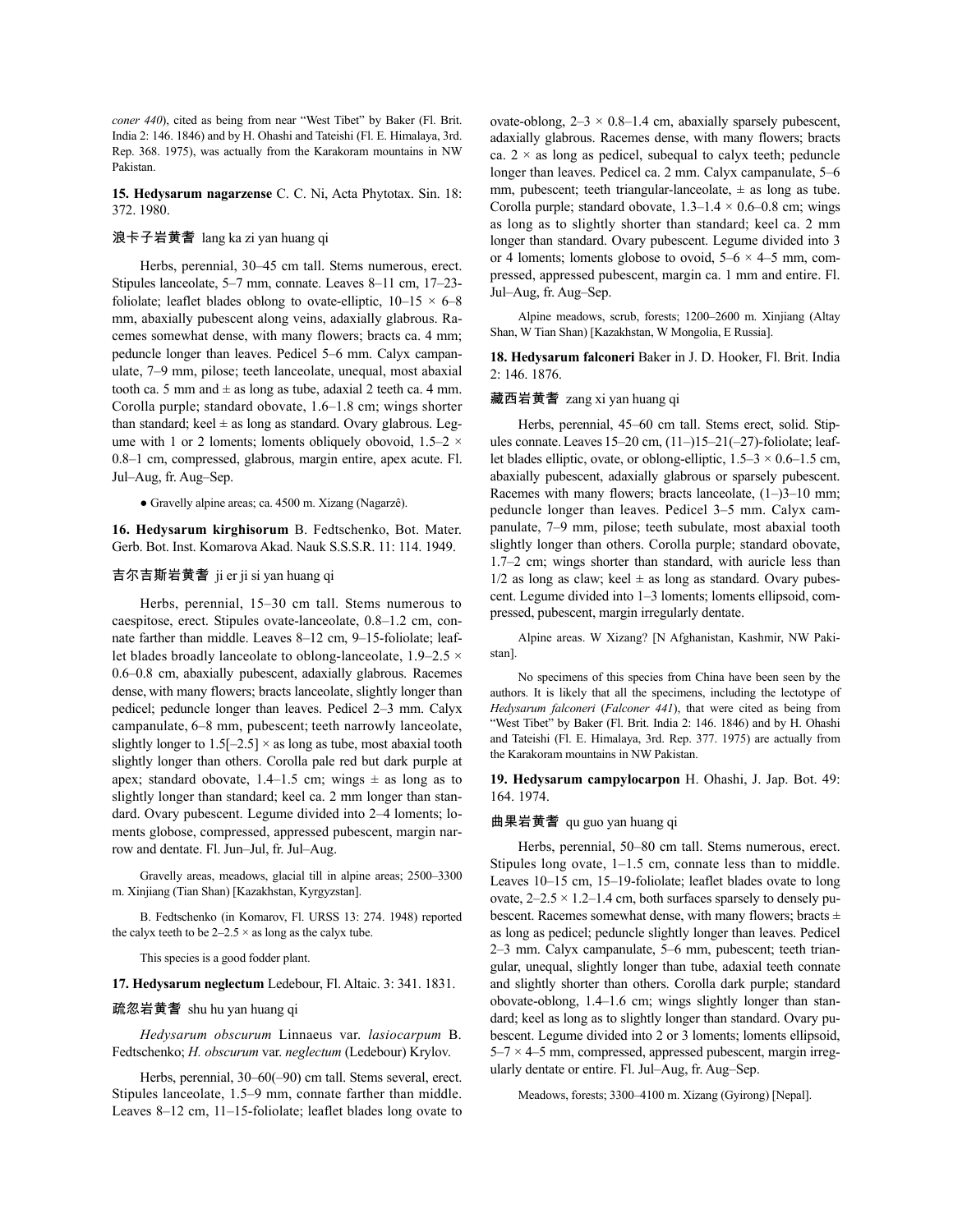**20. Hedysarum pseudastragalus** Ulbrich, Repert. Spec. Nov. Regni Veg. Beih. 12: 427. 1922.

## 紫云英岩黄耆 zi yun ying yan huang qi

*Hedysarum blepharopterum* Handel-Mazzetti.

Herbs, perennial, 3–15 cm tall. Stems ascending to erect but almost acaulescent. Stipules oblong, 0.9–1.5 cm, connate farther than middle. Leaves 4–6 cm, 11–17-foliolate; leaflet blades broadly ovate to suborbicular,  $6-10 \times 5-10$  mm, both surfaces usually sericeous, lateral veins sometimes inconspicuous. Racemes lax, with 5–8 flowers; bracts narrowly elliptic,  $4-5 \times$  as long as pedicel; peduncle ca.  $2 \times$  as long as leaves. Pedicel 1–2 mm; bracteoles 3.5–5 mm. Calyx campanulate, 0.8–1.4 cm, pilose; teeth narrowly lanceolate, equal,  $2-3 \times$  as long as tube. Corolla purple; standard broadly obovate, 1.7–2.1 cm; wings 1–2 mm longer than standard; keel 3–4 mm longer than standard. Ovary pubescent. Legume with 2–4 loments; loments obovoid to ellipsoid,  $6-7 \times 4-5$  mm, compressed, canescent, margin narrow and entire. Fl. Jul–Aug, fr. Aug–Sep.

● Alpine meadows; 4300–5000 m. W Sichuan, SE Xizang, NW Yunnan.

**21. Hedysarum algidum** L. Z. Shue in W. T. Wang et al., Vasc. Pl. Hengduan Mts. 1: 974. 1993.

### 块茎岩黄耆 kuai jing yan huang qi

Herbs, perennial, 5–20 cm tall. Rhizome inflated torose. Stems several, ascending. Stipules lanceolate, 6–10 mm, connate farther than middle. Leaves 4–8 cm, 5–13-foliolate; leaflet blades obovate, elliptic, or suborbicular,  $8-10 \times 4-7$  mm, abaxially appressed pubescent, adaxially glabrous. Racemes lax, with 6–12 flowers; bracts obovate, slightly longer than pedicel, apex obtuse and usually dentate; peduncle conspicuously longer than leaves. Pedicel 3–4 mm. Calyx campanulate, 5–6 mm, pilose; teeth triangular-lanceolate,  $\pm$  as long to 1.5  $\times$  as long as tube, most abaxial tooth slightly longer than others.Corolla purple; standard obovate, 1.3–2.4 cm; wings  $\pm$  as long as standard; keel slightly longer than standard. Ovary pubescent. Legume divided into 2–4 loments; loments ovoid to ellipsoid,  $5-6 \times 4-5$ mm, compressed, pubescent, margin narrow and denticulate. Fl. Jul–Aug, fr. Aug–Sep.

● Alpine meadows, alpine gravelly areas; 3000–4500 m. SW Gansu, Qinghai, Sichuan, E Xizang, Yunnan.

- 1a. Corolla standard 1.3–1.6 cm; calyx teeth  $\pm$ as long as tube; leaflet blades obovate to elliptic ...................................................... 21a. var. *algidum*
- 1b. Corolla standard (1.8–)2–2.4 cm; calyx teeth  $1.2-1.5 \times$  as long as tube; leaflet blades suborbicular ............................. 21b. var. *speciosum*

## **21a. Hedysarum algidum** var. **algidum**

块茎岩黄耆(原变种) kuai jing yan huang qi (yuan bian zhong)

*Hedysarum algidum* var. *thyrsum* Y. H. Wu; *H. tuberosum* B. Fedtschenko (1900), not Roxburgh ex Willdenow (1825).

Leaflet blades obovate to elliptic. Corolla standard 1.3–1.6 cm. Calyx teeth  $\pm$  as long as tube.

● Alpine meadows, alpine gravelly areas; 3000–4200 m. SW Gansu, Qinghai, Sichuan.

**21b. Hedysarum algidum** var. **speciosum** (Handel-Mazzetti) Y. H. Wu, Fl. Qinghai. 2: 264. 1999.

### 美丽岩黄耆 mei li yan huang qi

*Hedysarum tuberosum* Roxburgh ex Willdenow var. *speciosum* Handel-Mazzetti, Symb. Sin. 7: 567. 1933; *H. speciosum* (Handel-Mazzetti) Yakovlev.

Leaflet blades suborbicular. Corolla standard (1.8–)2–2.4 cm. Calyx teeth  $1.2-1.5 \times$  as long as tube.

● Alpine meadows; 3900–4500 m. SW Gansu, SE Qinghai, Sichuan, E Xizang, Yunnan.

**22. Hedysarum tanguticum** B. Fedtschenko, Bot. Centralbl. 84: 274. 1900.

### 唐古特岩黄耆 tang gu te yan huang qi

*Hedysarum sikkimense* Bentham ex Baker var. *megalanthum* H. Ohashi & Tateishi; *H. tongolense* Ulbrich.

Herbs, perennial, 15–30 cm tall. Stems several, erect to ascending from base. Stipules lanceolate, 0.8–1.2 cm, connate farther than middle. Leaves 8–15 cm, 15–25-foliolate; leaflet blades ovate-oblong, narrowly elliptic, or elliptic,  $8-15 \times 4-6$ mm, abaxially villous, adaxially glabrous. Racemes dense, with many flowers; bracts broadly lanceolate, ca.  $2 \times$  as long as pedicel; peduncle conspicuously longer than leaves. Pedicel 2–3 mm. Calyx campanulate,  $6-8$  mm, villous; teeth lanceolate,  $\pm$  as long as to slightly longer than tube. Corolla pinkish purple; standard broadly obovate, 2.1–2.5 cm; wings as long as standard; keel 3–4(–5) mm longer than standard. Ovary villous. Legume divided into 3 or 5 loments; loments globose to ellipsoid,  $4-5 \times 3-4$  mm, inflated, villous, margin inconspicuous. Fl. Jul–Aug, fr. Aug–Sep.  $2n = 16^*$ .

Alpine meadows, alpine scrub; 3300–4200 m. S Gansu, E Qinghai, Sichuan, E Xizang, N Yunnan [N Nepal].

This species is a good fodder plant.

**23. Hedysarum sikkimense** Bentham ex Baker in J. D. Hooker, Fl. Brit. India 2: 145. 1876.

#### 锡金岩黄耆 xi jin yan huang qi

*Hedysarum limprichtii* Ulbrich; *H. sikkimense* var. *rigidum* Handel-Mazzetti; *H. sikkimense* var. *xiangchengense* L. Z. Shue.

Herbs, perennial, 5–100 cm tall. Stems several to caespitose, ascending to erect. Stipules broadly lanceolate, 6–8(–12) mm, connate farther than middle. Leaves  $5-7(-15)$  cm, (13–)17–23-foliolate; leaflet blades ovate-oblong, (0.7–)1.3–  $1.6 \times (0.3-0.9)$  cm, abaxially pilose along veins and margin, adaxially glabrous. Racemes secund, dense, with many flowers; bracts lanceolate-ovate,  $\pm$  as long as pedicel; peduncle longer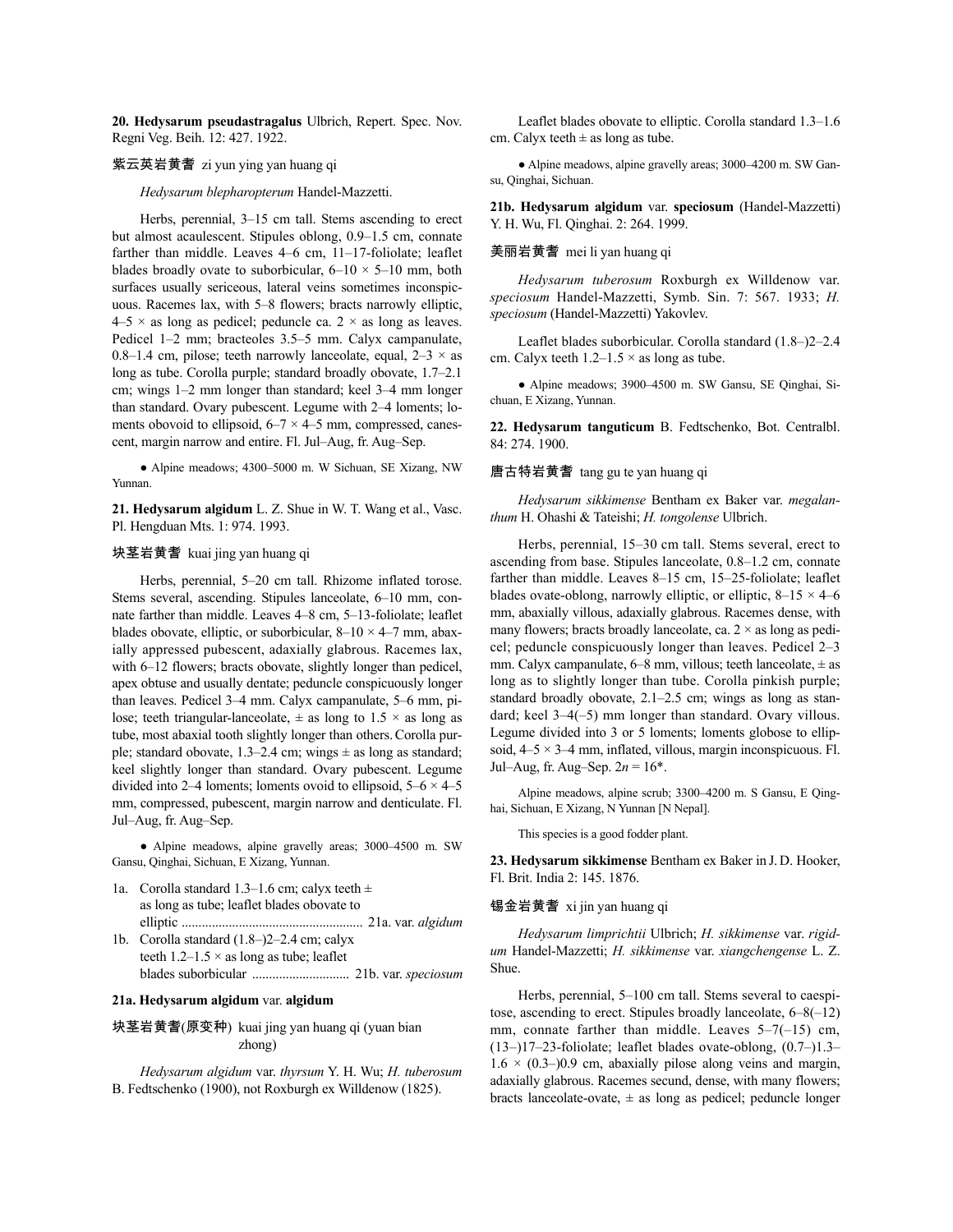than leaves. Pedicel 2–3 mm. Calyx campanulate, 4–6(–8) mm, pilose; teeth narrowly lanceolate,  $\pm$  as long as to slightly longer than tube, most abaxial tooth slightly longer than others. Corolla purple to violet; standard long obovate, 1.2–1.4 cm; wings  $\pm$  as long as standard; keel 1–3 mm longer than standard. Ovary densely pubescent. Legume with 1 or 2 loments; loments obovoid,  $8-9 \times 6-7$  mm, compressed, pubescent, margin irregularly dentate. Fl. Jul–Aug, fr. Aug–Sep. 2*n* = 14\*.

Alpine gravelly areas, alpine meadows, forests; 3100–4500 m. S Gansu, S Qinghai, W Sichuan, E Xizang, NW Yunnan [Bhutan, India (Sikkim), E Nepal].

**24. Hedysarum longigynophorum** C. C. Ni, Acta Phytotax. Sin. 18: 373. 1980.

## 长柄岩黄耆 chang bing yan huang qi

Herbs, perennial, 40–80 cm tall. Stems caespitose, erect. Stipules ovate, 8–10 mm, connate farther than middle. Leaves 8–10 cm, 15–21-foliolate; leaflet blades ovate-oblong, 1.7–2.1  $\times$  0.4–0.6 cm, abaxially sparsely pilose, adaxially glabrous. Racemes lax, with many flowers; bracts lanceolate,  $\pm$  as long as pedicel; peduncle conspicuously longer than leaves. Pedicel 3– 4 mm. Calyx campanulate, 4–5 mm, pilose; teeth lanceolate,  $\pm$ equal, slightly longer than tube. Corolla unknown. Legume divided into 2 or 3 loments, stipe 8–10 mm; loments basally obovoid and apically rhomboid,  $12-15 \times 5-7$  mm, compressed, pilose, margin irregularly dentate. Fl. Jul–Aug, fr. Aug–Sep.

● Subalpine stony slopes and forests; 3800–4300 m. E Xizang (Gongbo'gyamda).

One of us (Choi) has seen no specimens of this species.

**25. Hedysarum jinchuanense** L. Z. Shue, Bull. Bot. Res., Harbin 5(3): 134. 1985.

### 金川岩黄耆 jin chuan yan huang qi

Herbs, perennial, 40–80 cm tall. Stems numerous, erect. Stipules long ovate, 8–10 mm, connate farther than middle. Leaves 8–12 cm, 11- or 13-foliolate; leaflet blades broadly ovate,  $1.5-1.9 \times$  ca. 0.8 cm, abaxially sparsely pilose, adaxially glabrous. Racemes dense, with many flowers; bracts lanceolate,  $±$  as long as pedicel; peduncle as long as to slightly longer than leaves. Pedicel 1.5–2.5 mm. Calyx campanulate, 6–8 mm, pubescent; teeth lanceolate,  $\pm$  as long as tube, most abaxial tooth slightly longer than others. Corolla purple; standard long obovate, 1.5–1.7 cm; wings  $\pm$  as long as standard; keel 1–3 mm longer than standard. Ovary appressed pubescent. Legume divided into 3 or 4 loments; loments subglobose to ellipsoid,  $5-6 \times$ 4–5 mm, compressed, pubescent, margin inconspicuous. Fl. Jul– Aug, fr. Aug–Sep.

● Stony slopes, scrub, forest margins; ca. 3000 m. NW Sichuan.

One of us (Choi) has seen no specimens of this species.

**26. Hedysarum fistulosum** Handel-Mazzetti, Symb. Sin. 7: 564. 1933.

### 空茎岩黄耆 kong jing yan huang qi

Herbs, perennial, 40–120 cm tall. Stems numerous, erect

to caespitose. Stipules ovate-lanceolate, 1–2.5 cm, connate farther than middle. Leaves 9–16 cm, 15–21-foliolate; leaflet blades long ovate to oblong-ovate,  $2-4 \times 0.6-1$  cm, abaxially densely pubescent, adaxially glabrous. Racemes lax, with many flowers; bracts  $\pm$  as long as pedicel; peduncle longer than leaves. Pedicel 4–5 mm. Calyx campanulate, 6–7 mm, appressed pubescent; teeth lanceolate,  $\pm$  equal, as long as or slightly longer than tube. Corolla dark purple; standard obovate, 1.3–1.5 cm; wings 2–3 mm longer than standard; keel  $\pm$  as long as wings. Ovary pubescent. Legume divided into 1–3 loments; loments ellipsoid to obovoid,  $1.3-1.8 \times 0.7-0.8$  cm, compressed, pubescent, margin irregularly dentate, apex acute. Fl. Jun–Jul.

● Cliffs; ca. 3300 m. NW Yunnan.

**27. Hedysarum xizangense** C. C. Ni, Acta Phytotax. Sin. 18: 373. 1980 [*"xizangensis"*].

## 西藏岩黄耆 xi zang yan huang qi

Herbs, perennial, 30–40 cm tall. Stems numerous, erect. Stipules triangular, 6–10 mm, connate farther than middle. Leaves 6–10 cm, 9–17-foliolate; leaflet blades oblong to ovateelliptic,  $10-15 \times 5-7$  mm, abaxially pilose, adaxially glabrous. Racemes lax, with many flowers; bracts  $\pm$  as long as pedicel; peduncle conspicuously longer than leaves. Pedicel 3–4 mm. Calyx campanulate, 6–8 mm, pilose; teeth triangular-lanceolate,  $\pm$  as long as to slightly longer than tube, most abaxial tooth slightly longer than others. Corolla dark purple; standard obovate, 1.4–1.5 cm; wings  $\pm$  as long as standard; keel 2–3 mm longer than standard. Ovary pubescent. Legume divided into 2 or 3 loments; loments (juvenile) densely appressed pubescent. Fl. Jul–Aug, fr. Aug–Sep.

● Scrub; ca. 3100 m. Xizang (Nangxian).

One of us (Choi) has seen no specimens of this species.

**28. Hedysarum taoriparium** B. H. Choi & H. Ohashi, Notes Roy. Bot. Gard. Edinburgh 45: 107. 1988.

### 洮河岩黄耆 tao he yan huang qi

Herbs, perennial, ca. 40 cm tall. Stems several, slender, erect, pubescent. Stipules lanceolate, 1.5–2 cm, connate farther than middle. Leaves 12–16 cm, 17–19-foliolate; leaflet blades narrowly ovate or ovate,  $20-24 \times 7-9$  mm, abaxially and adaxially tomentose. Racemes dense, with 10–20 flowers; bracts narrowly lanceolate,  $7-11 \times 0.7-1$  mm; peduncle as long as or longer than leaves. Pedicel 2–3.5 mm; bracteoles 0.4–0.7 mm. Calyx campanulate, 8–10 mm, pilose; teeth lanceolate, adaxial teeth slightly shorter than tube, abaxial teeth slightly longer than tube. Corolla dark purple; standard obovate, 1.8–2 cm; wings as long as standard; keel ca. 8 mm longer than standard. Ovary appressed pubescent; ovules 3 or 4. Legume unknown. Fl. Jun–Jul.

● Riverbanks; ca. 3000 m. SW Gansu.

This species was treated by X. Y. Zhu et al. (Legumes China, 416. 2007) as a synonym of *Hedysarum tanguticum*.

**29. Hedysarum dahuricum** Turczaninow ex B. Fedtschenko in Komarov, Fl. URSS 13: 290. 1948.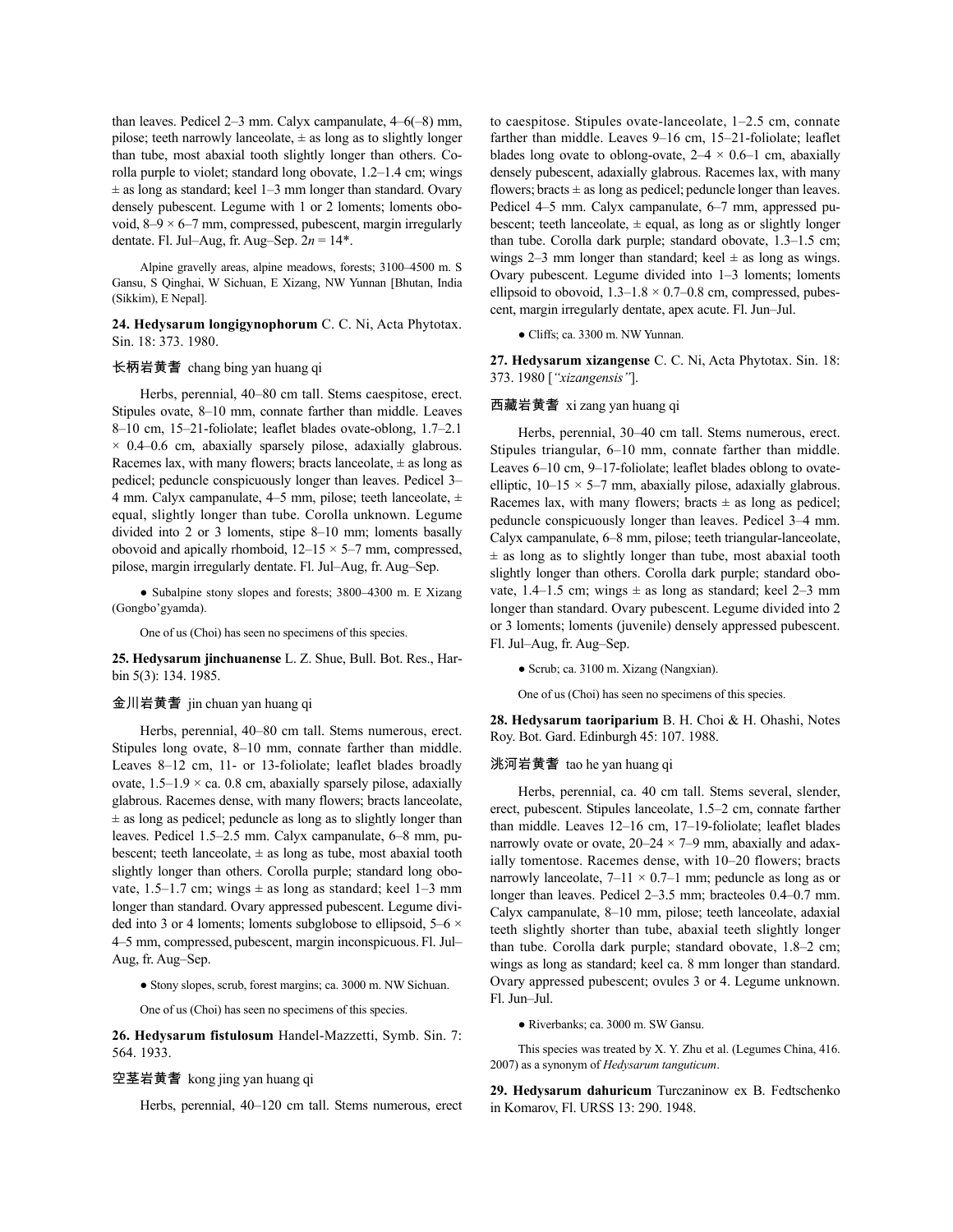#### 刺岩黄耆 ci yan huang qi

Herbs, perennial, 20–25 cm tall. Stems numerous, ascending to decumbent. Stipules ovate-lanceolate, 6–8 mm, connate farther than middle. Leaves 8–15 cm, 9–17-foliolate; leaflet blades oblong to lanceolate-ovate,  $1.2-2.2 \times 0.4-0.6$  cm, abaxially densely appressed pubescent, adaxially glabrous. Racemes dense, capitate to ovoid, with many flowers; bracts lanceolate, slightly longer than pedicel; peduncle longer than leaves. Pedicel ca. 1 mm. Calyx campanulate, 5–6 mm, pubescent; teeth lanceolate-subulate,  $2-3 \times$  as long as tube. Corolla pale yellow; standard obovate, 1.2–1.3 cm; wings ca. 4/5 as long as standard; keel ca. 1 mm longer than standard. Ovary pubescent. Legume divided into 3–7 loments; loments subglobose, inflated, pubescent, prickly, margin inconspicuous. Fl. Jul–Aug, fr. Aug–Sep.

Gravelly areas in steppes; ca. 1000 m. E Nei Mongol [N Mongolia, E Russia].

This species is a good fodder plant.

**30. Hedysarum brachypterum** Bunge, Mém. Acad. Imp. Sci. St.-Pétersbourg Divers Savans 2: 92. 1835.

### 短翼岩黄耆 duan yi yan huang qi

Herbs, perennial, 15–25 cm tall. Stems caespitose, decumbent. Stipules lanceolate, 3–4 mm, connate farther than middle. Leaves 3–5 cm, 11–19-foliolate; leaflet blades ovate, elliptic, or oblong,  $4-6(-10) \times 2-3$  mm, abaxially appressed pubescent, adaxially glabrous. Racemes dense, ovoid, with many flowers; bracts subulate-lanceolate,  $\pm$  as long as pedicel; peduncle longer than leaves. Pedicel ca. 1 mm. Calyx campanulate, 5–6 mm, pubescent; teeth lanceolate-subulate, ca.  $2 \times$  as long as tube. Corolla purple; standard broadly obovate, 7–9 mm; wings ca. 2/5 as long as standard; keel 2–3 mm longer than standard. Ovary subglabrous. Legume divided into 2–4 loments; loments globose to ellipsoid, inflated, densely pubescent, prickly, margin inconspicuous. Fl. May–Aug, fr. Jul–Sep.

● Steppes; 600–800 m. NW Hebei, C Nei Mongol, Ningxia.

**31. Hedysarum gmelinii** Ledebour, Mém. Acad. Imp. Sci. St. Pétersbourg Hist. Acad. 5: 551. 1812.

### 华北岩黄耆 hua bei yan huang qi

*Hedysarum gmelinii* var. *lineiforme* H. C. Fu.

Herbs, perennial, 15–20 cm tall. Stems numerous, decumbent to ascending. Stipules lanceolate, 7–9 mm, connate farther than middle. Leaves 6–10 cm, 11- or 13-foliolate; leaflet blades long ovate, ovate-oblong, or ovate-elliptic,  $8-20 \times 4-6$  mm, abaxially appressed pubescent, adaxially glabrous. Racemes dense, ovoid to oblong, with many flowers; bracts ca.  $2 \times$  as long as pedicel; peduncle longer than leaves. Pedicel ca. 1 mm. Calyx campanulate, 7–10 mm, pubescent; teeth subulate-lanceolate,  $1.5-2.5 \times$  as long as tube. Corolla pinkish purple; standard obovate, 1.5–1.7 cm; wings 2/3–3/4 as long as standard; keel slightly longer than standard. Ovary pubescent. Legume divided into 2 or 3 loments; loments globose to broadly ovoid, inflated, pubescent, usually prickly, margin inconspicuous. Fl.

#### May–Aug, fr. Jul–Sep.

Gravelly areas in steppes; 800–1800 m. C Gansu, N Hebei, Henan, Nei Mongol, Ningxia, Shanxi, N Xinjiang [Kazakhstan, Mongolia, E Russia].

*Hedysarum gmelinii* var. *tongtianhense* Y. H. Wu (Bull. Bot. Res., Harbin 19: 8. 1999), described from Qinghai, is unlikely to belong to this species and may not even be a *Hedysarum*.

**32. Hedysarum songaricum** Bongard, Mém. Acad. Imp. Sci. Saint-Pétersbourg, Sér. 6, Sci. Math., Seconde Pt. Sci. Nat. 4: 30. 1841.

## 准噶尔岩黄耆 zhun ga er yan huang qi

Herbs, perennial, (20–)30–70 cm tall. Stems caespitose, ascending to erect. Stipules triangular-lanceolate, 0.8–1.2 cm, connate less than to middle. Leaves 7–12 cm, 9–17-foliolate; leaflet blades narrowly elliptic to lanceolate,  $1-2.5 \times 0.3-0.5$ cm, abaxially sparsely pilose, adaxially glabrous. Racemes dense, oblong, with many flowers; bracts lanceolate,  $1-2 \times$  as long as pedicel; peduncle longer than leaves. Flowers ascending to erect, rarely nodding. Pedicel ca. 2 mm. Calyx campanulate, 6–7 mm, pubescent; teeth lanceolate-subulate or triangular-subulate,  $2-3 \times$  as long as tube. Corolla pinkish purple; standard obovate, 1–1.2 cm; wings ca. 1/2 as long as standard; keel slightly shorter than standard. Ovary pubescent. Legume divided into 2 or 3 loments; loments globose-ovoid,  $4-5 \times 3-4$  mm, inflated, pubescent, prickly, margin inconspicuous. Fl. Jun–Jul, fr. Jul–Aug.

Steppes, gravelly areas; 700–1200 m. N Xinjiang [Kazakhstan, Kyrgyzstan, Tajikistan].

This species is a good fodder plant.

- 1a. Stems ascending, 30–70 cm tall; flowers ascending to erect; calyx teeth lanceolate-subulate ............................ 32a. var. *songaricum*
- 1b. Stems erect, 20–30 cm tall; flowers nodding; calyx teeth triangular-subulate ............................. 32b. var. *urumqiense*

## **32a. Hedysarum songaricum** var. **songaricum**

准噶尔岩黄耆(原变种) zhun ga er yan huang qi (yuan bian zhong)

Stems ascending, 30–70 cm tall. Flowers ascending to erect. Calyx teeth lanceolate-subulate.

Steppes; 700–1200 m. N Xinjiang [Kazakhstan, Kyrgyzstan, Tajikistan].

**32b. Hedysarum songaricum** var. **urumqiense** L. Z. Shue, Bull. Bot. Res., Harbin 5(3): 135. 1985.

乌鲁木齐岩黄耆 wu lu mu qi yan huang qi

Stems erect, 20–30 cm tall. Flowers nodding. Calyx teeth triangular-subulate.

● Gravelly areas in steppes; 800–1000 m. N Xinjiang (Ürümqi).

**33. Hedysarum shanense** L. R. Xu & B. H. Choi, **nom. nov.**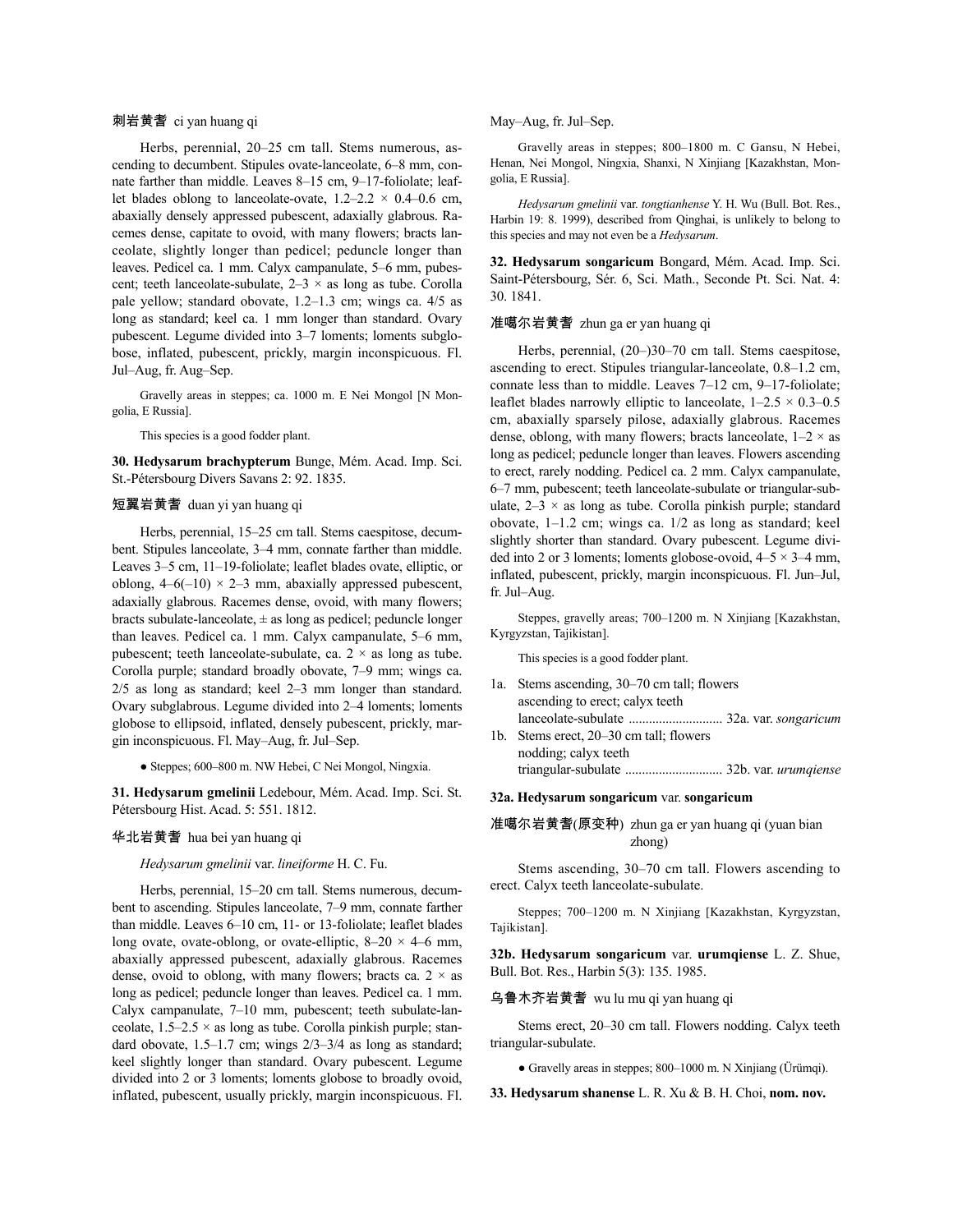#### 山地岩黄耆 shan di yan huang qi

Replaced synonym: *Hedysarum songaricum* Bongard var. *montanum* B. Fedtschenko, Trudy Imp. S.-Peterburgsk. Bot. Sada 19: 281. 1902; *Hedysarum montanum* (B. Fedtschenko) B. Fedtschenko in Komarov, Fl. URSS 13: 292. 1948, not *Hedysarum montanum* (Candolle) Persoon, Syn. Pl. 2: 324. 1807 [*Onobrychis montana* Candolle in Lamarck & Candolle, Fl. Franç., ed. 3, 4: 611. 1805].

Herbs, perennial, 50–90 cm tall. Stems numerous, erect. Stipules triangular-lanceolate, 0.8–1.2 cm, connate less than to middle. Leaves 8–12 cm, 11–17-foliolate; leaflet blades oblongovate,  $3-3.5 \times 0.6-0.7$  cm, abaxially sparsely pilose, adaxially glabrous. Racemes dense, oblong, with many flowers; bracts lanceolate, slightly longer than pedicel; peduncle conspicuously longer than leaves. Pedicel 2–3 mm. Calyx campanulate, 6–7 mm, pubescent; teeth lanceolate-subulate, ca.  $2 \times$  as long as tube. Corolla pinkish purple; standard 1.5–1.7 cm; wings ca. 1/2 as long as standard; keel  $\pm$  as long as standard. Ovary pubescent. Legume divided into 2 or 3 loments; loments ellipsoid to globose,  $4-5 \times 3-4$  mm, inflated, pubescent, prickly, margin thickened. Fl. Jun–Jul, fr. Jul–Aug.

Steppes, scrub; 1100–1700 m. NW Xinjiang [Kazakhstan, Kyrgyzstan, Tajikistan].

This species is a good fodder plant.

**34. Hedysarum petrovii** Yakovlev, Novosti Sist. Vyssh. Rast. 19: 116. 1982.

### 贺兰山岩黄耆 he lan shan yan huang qi

*Hedysarum alaschanicum* Y. Z. Zhao; *H. liupanshanicum* L. Z. Shue.

Herbs, perennial, 8–15 cm tall. Stems abbreviated, inconspicuous. Stipules triangular-lanceolate, 3–5 mm, connate farther than middle. Leaves 4–8 cm, 7–11-foliolate; leaflet blades long ovate to elliptic,  $4-7(-9) \times 3-5$  mm, abaxially densely appressed pilose, adaxially subglabrous to scattered pilose. Racemes dense, ovoid to oblong, with many flowers; bracts lanceolate, 2–3 mm; peduncle longer than leaves. Pedicel less than 1 mm. Calyx campanulate, 0.8–1.2 cm, sericeous; teeth lanceolate-subulate,  $2-3 \times$  as long as tube. Corolla pinkish purple; standard obovate, 1.2–1.4 mm; wings 1/4–1/3 as long as standard; keel as long as to slightly longer than standard. Ovary pubescent. Legume divided into 2 or 3 loments; loments ovoidglobose, ca. 3 mm in diam., inflated, densely pubescent, prickly, margin inconspicuously thickened. Fl. Jun–Jul, fr. Jul–Aug.

● Steppes; 1100–1600 m. C Gansu, SW Nei Mongol (Helan Shan), Ningxia, N Shaanxi.

**35. Hedysarum setigerum** Turczaninow ex Fischer & C. A. Meyer, Index Sem. Hort. Petrop. 1: 29. 1835.

#### 短茎岩黄耆 duan jing yan huang qi

Herbs, perennial, 10–15 cm tall. Stems abbreviated, inconspicuous. Stipules lanceolate. Leaves 8–15 cm, 9–13-foliolate; leaflet blades ovate to elliptic,  $1.2-1.6 \times 0.5-0.7$  cm, abaxially with dense silvery appressed trichomes, adaxially glabrous. Racemes dense, ovoid, with many flowers; bracts ovate-lanceolate, ca.  $2 \times$  as long as pedicel; peduncle longer than leaves. Pedicel less than 1 mm. Calyx campanulate, 5–6 mm, pubescent; teeth lanceolate-subulate,  $1.5-2 \times$  as long as tube. Corolla pinkish purple; standard obovate, 1–1.2 cm; wings ca. 4/5 as long as standard; keel slightly shorter than standard. Ovary pubescent. Legume divided into 3–5 loments; loments pubescent, prickly. Fl. Jul–Aug, fr. Aug–Sep.

Sandy steppes; ca. 1100 m. E Nei Mongol [Mongolia, Russia].

No specimens have been seen by the authors.

**36. Hedysarum kumaonense** Bentham ex Baker in J. D. Hooker, Fl. Brit. India 2: 145. 1876.

### 库茂恩岩黄耆 ku mao en yan huang qi

Herbs, perennial, 7–12 cm tall. Stems abbreviated, inconspicuous. Stipules lanceolate-ovate, 0.7–1.5 cm, connate farther than middle. Leaves [5–]7–10[–32] cm, 13–25-foliolate; leaflet blades obovate to elliptic-ovate,  $7-10 \times 5-7$  mm, abaxially densely pilose, adaxially glabrous or sparsely pilose. Racemes dense, long ovoid, with many flowers; bracts  $1.5-2 \times$  as long as pedicel; peduncle conspicuously longer than leaves. Pedicel 2– 3 mm. Calyx campanulate, 6–8 mm, grayish pilose; teeth lanceolate-subulate, ca.  $2 \times$  as long as tube. Corolla pinkish purple; standard obovate, 1.2–1.4[–1.6] cm; wings slightly shorter than standard; keel 1–2 mm longer than standard. Ovary pubescent. Legume divided into 1 or 2 loments; loments elliptic, sparsely pubescent, reticulately veined on both surfaces. Fl. Jun–Jul, fr. Jul–Sep.

Alpine steppes; 3500–3600 m. Xizang (Gyirong) [NW India, Nepal].

**37. Hedysarum iliense** B. Fedtschenko, Bot. Mater. Gerb. Bot. Inst. Komarova Akad. Nauk S.S.S.R. 7: 14. 1937.

### 伊犁岩黄耆 yi li yan huang qi

Herbs, perennial, ca. 10 cm tall. Stems abbreviated, inconspicuous. Stipules basally on stems ovate, completely connate; stipules apically on stems lanceolate, basally connate. Leaves 3–5 cm, 3–7-foliolate; leaflet blades ovate,  $12-14 \times 5-8$  mm, abaxially densely appressed pubescent, adaxially sparsely appressed pubescent. Racemes dense, long ovoid to oblong, with many flowers; bracts lanceolate; peduncle conspicuously longer than leaves. Pedicel ca. 1 mm. Calyx campanulate, 1.4–1.5 cm, pubescent; teeth linear-subulate,  $2-2.5 \times$  as long as tube. Corolla pinkish purple; standard obovate, 1.4–1.5 cm; wings ca. 1/4 as long as standard; keel as long as to slightly longer than standard. Ovary pubescent. Legume divided into 3–5 loments; loments orbicular-elliptic, shortly tomentose, with inconspicuous tubercles. Fl. May–Jul.

Steppes; ca. 600 m. NW Xinjiang [Kazakhstan].

**38. Hedysarum splendens** Fischer ex Candolle, Prodr. 2: 340. 1825.

### 光滑岩黄耆 guang hua yan huang qi

*Hedysarum qinggilense* Chang Y. Yang & N. Li.

Herbs, perennial, 15–40 cm tall. Stems abbreviated, inconspicuous. Stipules broadly lanceolate, 0.8–1.2 cm, connate to middle. Leaves 0.6–1.6 cm, 7- or 9-foliolate; leaflet blades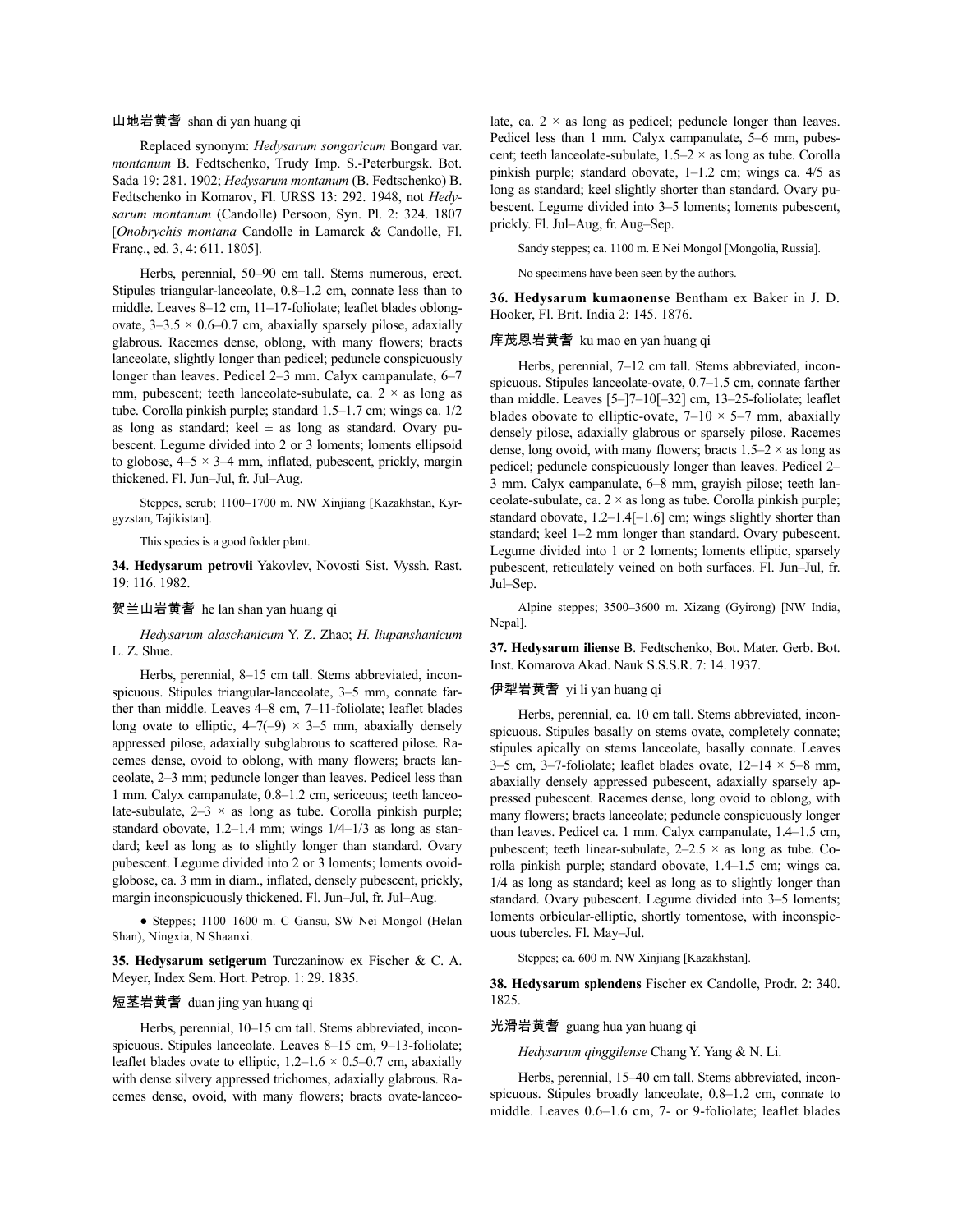broadly ovate,  $1.5-2 \times 1-1.6$  cm, both surfaces densely silvery pubescent. Racemes lax, with many flowers; bracts lanceolate, ca.  $2 \times$  as long as pedicel; peduncle inconspicuously longer than leaves. Pedicel ca. 2 mm. Calyx campanulate, 7–9 mm, pubescent; teeth lanceolate-subulate, 3–4 × as long as tube. Corolla pinkish purple; standard broadly obovate, 1.2–1.5 cm; wings ca.  $1/3$  as long as standard; keel  $\pm$  as long as standard. Ovary pubescent. Legume divided into 2 or 3 loments; loments globose, 5–6 mm in diam., inflated, pubescent, with curved prickles, margin thickened. Fl. Jun–Jul, fr. Jul–Aug.

Stony slopes to gravelly areas; 600–800 m. Xinjiang (Altay Shan) [Kazakhstan].

**39. Hedysarum krylovii** Sumnevicz, Sist. Zametki Mater. Gerb. Krylova Tomsk. Gosud. Univ. Kuybysheva 1931(4): 2. 1931.

### 克氏岩黄耆 ke shi yan huang qi

Herbs, perennial, 10–20 cm tall. Stems 1–2 cm, ascending. Stipules ovate, 6–8 mm, connate farther than middle. Leaves 1– 1.8 cm, 11–15-foliolate; leaflet blades narrowly ovate-lanceolate to lanceolate-elliptic,  $12-15 \times 4-7$  mm, both surfaces densely silvery pubescent. Racemes lax, with many flowers; bracts narrowly lanceolate, ca.  $2 \times$  as long as pedicel; peduncle conspicuously longer than leaves. Pedicel 1.5–2 mm. Calyx campanulate, 7–10 mm, pilose; teeth lanceolate-subulate,  $3-4 \times$ as long as tube. Corolla pinkish purple; standard obovate, 1.4– 1.5 cm; wings ca. 1/2 as long as standard; keel slightly shorter than standard. Ovary subglabrous. Legume divided into 2 or 3 loments; loments subglobose, 4–5 mm in diam., inflated, with densely hyaline scales, margin thickened. Fl. Jun–Jul, fr. Jul– Aug.

Stony slopes, gravelly areas; ca. 1300 m. Xinjiang (W Altay Shan) [Kazakhstan].

This species is a good fodder plant.

**40. Hedysarum ferganense** Korshinsky, Zap. Imp. Akad. Nauk Fiz.-Mat. Otd. 4: 93. 1896.

#### 费尔干岩黄耆 fei er gan yan huang qi

Shrublets or perennial herbs, 5–15 cm tall. Stems abbreviated, inconspicuous, sometimes ligneous at base. Stipules triangular-lanceolate, 4–6 mm, connate farther than middle. Leaves 3–10 cm, 7–11(or 13)-foliolate; leaflet blades ovate-oblong to narrowly elliptic,  $6-8 \times 2-4$  mm, abaxially densely appressed pilose, adaxially sparsely pilose. Racemes dense, oblong or capitate, with many flowers; bracts  $2-3 \times$  as long as pedicel; peduncle conspicuously longer than leaves. Pedicel ca. 1 mm. Calyx shortly campanulate, 7–8 mm, sparsely pilose; teeth lanceolate-subulate,  $2-3 \times$  as long as tube. Corolla pinkish purple; standard obovate, 1.2–1.4 cm; wings ca. 1/4 as long as standard; keel  $\pm$  as long as standard. Ovary pubescent. Legume divided into 2 or 3 loments; loments subglobose, 3–4 mm in diam., inflated, with hyaline scales, usually papillate prickly, margin inconspicuously thickened. Fl. Jun–Jul, fr. Jul–Aug.

Steppes, gravelly areas; 800–4500 m. Xinjiang [Afghanistan, Kashmir, Kazakhstan, Kyrgyzstan, N Pakistan, Tajikistan, Turkmenistan, Uzbekistan].

*Hedysarum jaxartucirdes* Y. Liu ex R. Sha (Ann. Bot. Fenn. 44:

157. 2007) was described from Xinjiang (Qinghe, ca. 2400 m) as a species related to *H. ferganense*. The authors have not seen any material of this species and cannot confirm whether or not the species should be recognized.

- 1a. Racemes oblong; plants 10–15 cm tall;
- leaves 8–10 cm ................................... 40a. var. *ferganense* 1b. Racemes capitate; plants 5–12 cm tall;
- leaves 3–8 cm. 2a. Herbs, perennial ............................ 40b. var. *poncinsii* 2b. Shrublets .................................... 40c. var. *minjanense*
- **40a. Hedysarum ferganense** var. **ferganense**

费尔干岩黄耆(原变种) fei er gan yan huang qi (yuan bian zhong)

*Hedysarum polymorphum* Ledebour var. *pumilum* Ledebour.

Herbs, perennial, 10–15 cm tall. Stems numerous. Leaves 8–10 cm. Racemes oblong.

Steppes; 800–1700 m. N Xinjiang [Kazakhstan, Kyrgyzstan, Tajikistan, Turkmenistan, Uzbekistan].

**40b. Hedysarum ferganense** var. **poncinsii** (Franchet) L. Z. Shue, Fl. Reipubl. Popularis Sin. 42(2): 215. 1998.

河滩岩黄耆 he tan yan huang qi

*Hedysarum poncinsii* Franchet, Bull. Mus. Hist. Nat. (Paris) 2: 344. 1896.

Herbs, perennial, 8–12 cm tall. Stems caespitose. Leaves 6–8 cm. Racemes capitate.

Steppes; 2800–3200 m. SW Xinjiang (S Tian Shan) [Tajikistan].

**40c. Hedysarum ferganense** var. **minjanense** (K. H. Rechinger) L. Z. Shue, Fl. Reipubl. Popularis Sin. 42(2): 217. 1998.

敏姜岩黄耆 min jiang yan huang qi

*Hedysarum minjanense* K. H. Rechinger, Biol. Skr. 9: 185. 1958.

Shrublets, 5–6 cm tall. Stems densely caespitose, strongly ligneous at base. Leaves 3–5 cm. Racemes capitate.

Gravelly areas; ca. 4500 m. W Xinjiang (Pamir Shan) [Afghanistan, Kashmir, N Pakistan, Tajikistan].

**41. Hedysarum setosum** Vvedensky, Bot. Mater. Gerb. Inst. Bot. Akad. Nauk Uzbeksk. S.S.R. 13: 24. 1952.

### 刚毛岩黄耆 gang mao yan huang qi

Herbs, perennial, 15–20 cm tall. Stems numerous, abbreviated, inconspicuous. Stipules triangular, 8–10 mm, connate farther than middle. Leaves 6–10 cm, 9–13-foliolate; leaflet blades ovate to ovate-elliptic,  $6-9 \times 3-5$  mm, abaxially densely appressed pilose, adaxially sparsely pilose. Racemes dense, broadly ovoid, with many flowers; bracts lanceolate, 6–8 mm; peduncle conspicuously longer than leaves. Pedicel ca. 1 mm. Calyx campanulate, 8–10 mm, sericeous; teeth subulate-lanceolate,  $2-2.5 \times$  as long as tube. Corolla pinkish purple; standard broadly obovate, 1.7–2 cm; wings ca. 1/4 as long as stan